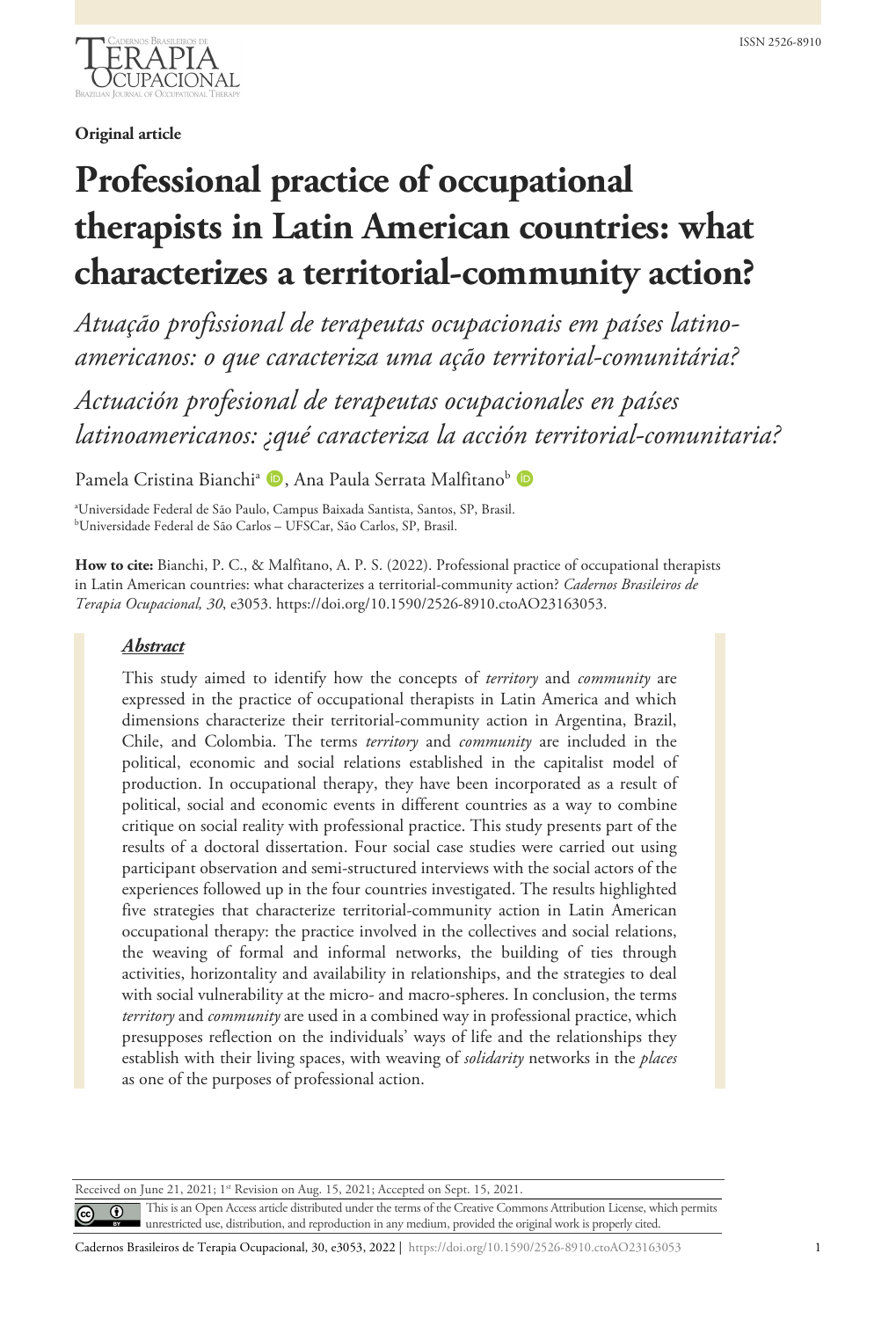**Keywords:** Occupational Therapy, Latin America, Concept Formation, Territory, Community, Social Vulnerability.

#### **Resumo**

O estudo objetivou identificar como os conceitos território e comunidade se expressam na prática do terapeuta ocupacional e quais dimensões caracterizam uma ação territorial e comunitária nos países Argentina, Brasil, Chile e Colômbia. Os termos território e comunidade se inserem nas relações políticas, econômicas e sociais estabelecidas no modelo capitalista de produção. Na terapia ocupacional, foram incorporados em decorrência de eventos políticos, sociais e econômicos nos diferentes países, como uma forma de unir a crítica sobre a realidade social às práticas profissionais. O presente artigo traz parte dos resultados de uma pesquisa doutoral, em que foram realizados quatro estudos de caso social, utilizando observação participante e entrevistas semiestruturadas com atores sociais das experiências acompanhadas, nos quatro países investigados. Os resultados destacaram cinco estratégias que caracterizam ação territorial-comunitária na terapia ocupacional latino-americana: a atuação implicada no coletivo e nas relações sociais; a tessitura de redes formais e informais; a construção de vínculos através do uso das atividades; a horizontalidade e disponibilidade nas relações; e as estratégias para lidar com a vulnerabilidade social nos âmbitos micro e macrossocial. Concluise que os termos território e comunidade são utilizados de forma articulada nas práticas profissionais, o que pressupõe a reflexão sobre os modos de vida dos sujeitos e as relações que eles estabelecem com seus espaços de vida, tendo a tessitura de redes de solidariedade nos lugares como uma das finalidades da ação técnica.

**Palavras-chave:** Terapia Ocupacional, América Latina, Formação de Conceito, Território, Comunidade, Vulnerabilidade Social.

#### *Resumen*

El estudio tuvo como objetivo identificar cómo los conceptos territorio y comunidad se expresan en la práctica del terapeuta ocupacional y qué dimensiones caracterizan una acción territorial y comunitaria en los países Argentina, Brasil, Chile y Colombia. Los términos territorio y comunidad se insertan en las relaciones políticas, económicas y sociales que se establecen en el modo de producción capitalista. En terapia ocupacional, se han incorporado como resultado de los acontecimientos políticos, sociales y económicos en diferentes países, como una forma de combinar la crítica sobre la realidad social con las prácticas profesionales. Este artículo aporta parte de los resultados de una investigación de doctorado que realizó cuatro estudios de casos sociales, mediante observación participante y entrevistas semiestructuradas con los actores sociales de las experiencias acompañadas, en los cuatro países investigados. Los resultados destacaron cinco estrategias que caracterizan la acción territorial-comunitaria en la terapia ocupacional latinoamericana: la actuación involucrado en lo colectivo y en las relaciones sociales; el tejido de redes formales e informales; la construcción de vínculos mediante el uso de actividades; horizontalidad y disponibilidad en las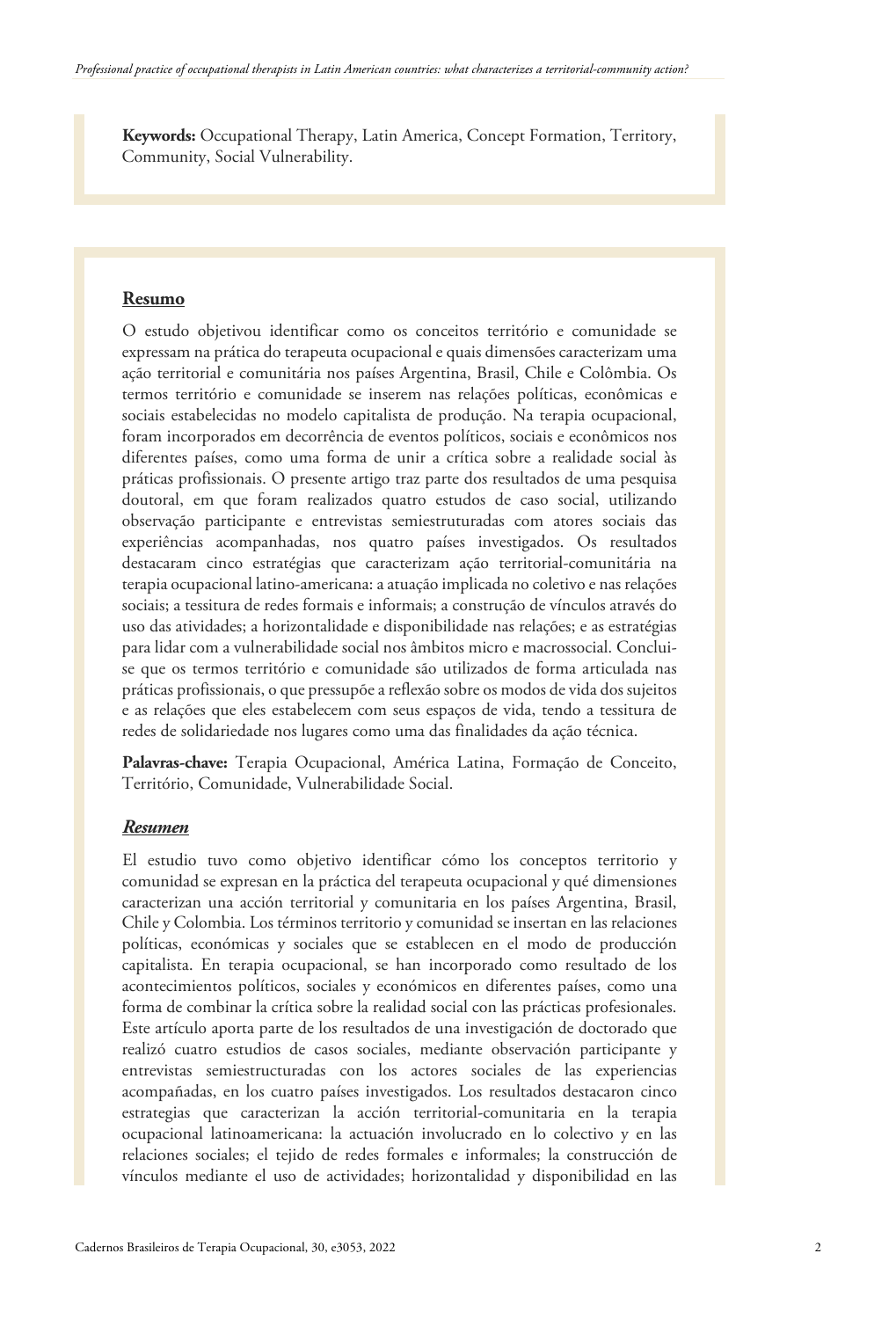relaciones; y estrategias para enfrentar la vulnerabilidad social a nivel micro y macrosocial. Se concluye que los términos territorio y comunidad se utilizan de manera articulada en las prácticas profesionales, lo que presupone una reflexión sobre los modos de vida de los sujetos y las relaciones que establecen con sus espacios de vida, teniendo el tejido de redes de solidaridad en los lugares como uno de los fines de la acción técnica.

**Palabras-clave:** Terapia ocupacional, América Latina, Formación de Conceptos, Territorio, Comunidad, Vulnerabilidad Social.

## **Introduction**

*Territory* and *community* are concepts often used in the occupational therapy field in Latin American countries. In addition to representing geographical spaces of intervention, these concepts are used to designate a type of action that differs from those conducted within institutional walls, and which is based on involvement in the context and collective dimensions of that place. However, the definitions of these terms still need further clarification to point out their specificities when performed in occupational therapy. After all, how is territorial-community action characterized in occupational therapy? Which strategies can be identified as predicates of these actions?

In the present study, Latin America is understood as the region of the American continent that includes countries of Latin origin located below the Rio Grande, which separates the United States from Mexico. Latin American countries have similar historical, socioeconomic, political, and cultural characteristics (Araújo, 2006) that have influenced the institutionalization and development of occupational therapy, each related to its local historical specificities (Monzeli, 2021). All these countries have experience economic, political, and cultural consequences resulting from the colonization process and, even today, they are characterized by economic exploitation and enormous social inequalities (Araújo, 2006).

Studies show that occupational therapists in Latin American countries such as Argentina, Brazil, Chile, and Colombia have been developing actions with communities from a territorial and intersectoral perspective. These actions have been associated with local social problems since the 1980s and 90s (Trujillo, 2002; Barros et al., 2007; Oyarzún et al., 2012; Bianchi & Malfitano, 2017; Ortiz & Satizabal, 2019; Vinzón et al., 2020). According to Navarrete et al. (2015), occupational therapy in this region has advanced to the socio-community level through actions initiated in the mental health field, and in Primary Health Care (PHC), which were expanded through the implementation of social policies. This move into territories also extrapolated the space of health action and expanded the possibility of operating in other areas, such as in the social field, education, justice, and policy management. Those authors even indicated that the constitution of this professional practice dimension has generated an effort by professionals to systematize and develop other forms of action, from the definition of their roles to their concern with the professional commitment to current social changes (Navarrete et al., 2015).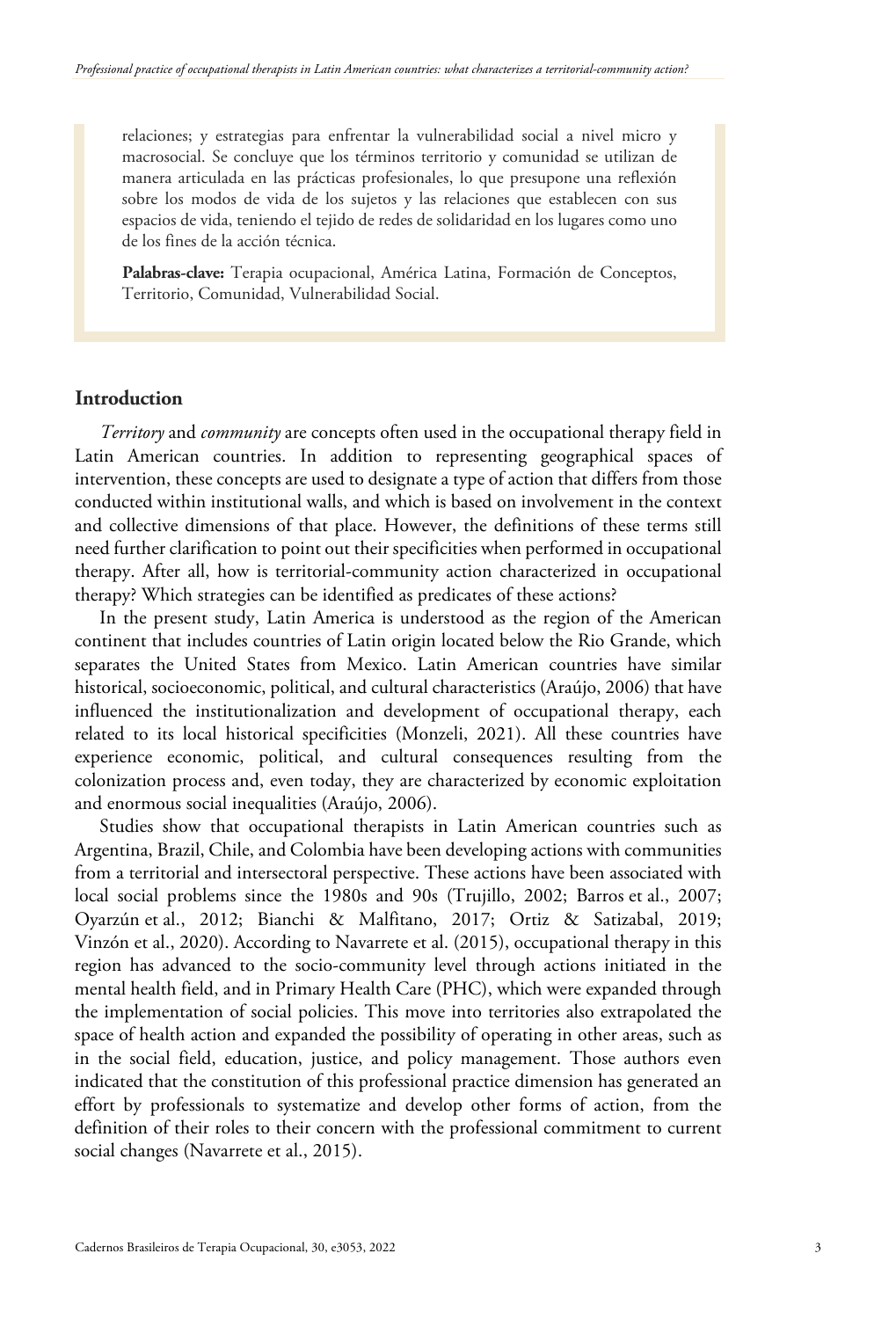Conceptual literature reviews (Bianchi & Malfitano, 2020, 2021) conducted during the first phase of this study showed that occupational therapists from Latin American countries based themselves on conceptualizations of *territory* and *community* from other areas of knowledge to prepare and analyze their studies and professional practice. Thus, as a theoretical-methodological framework to understand occupational therapy territorial-community practices, this study is based on concepts theorized by areas of knowledge engaged in the production of reflections and analyses on these concepts that are widely used in the occupational therapy field: critical geography and community psychology.

According to Brazilian geographer Milton Santos (2006), territory should be understood as *used territory*: a geographical space shaped by historical processes, material and social relations, and the use people make of it in their everyday life. Understanding the concept of *used territory* requires a reading beyond materiality, it is necessary to capture its movement (Santos & Silveira, 2006). To elucidate and determine the possible uses of territory, Santos prepared some reading keys aimed at highlighting the compositions that produce it and the characteristics that reveal its predicates and sociospatial inequalities, such as fixtures and flows, verticality and horizontality, luminosity and opacity, rugosity, quickness, and slowness of the people who live in it (Santos & Silveira, 2006). In short, Santos developed a concept of territory that expresses the relationship and impacts of the powers of the social macrostructure on the microstructural dimension of places, considering the solidarity and actions of people in their living spaces.

On the other hand, following the proposition of community psychology, *community* is defined as a historical social group under constant transformation and evolution, interconnected by a sense of belonging and social identity, with common interests, needs, and organization (Montero, 2004). According to the Venezuelan psychologist Maritza Montero (2004), community way of life presupposes the presence of some processes: participation, a free and collective process that shares interests and goals; consciousness, which allows the overcoming of mistaken ways of understanding, such as alienation and ideologization; acquisition of control and power, as a space that guarantees participation and decision manifestation; politicization, considered as the occupation of public space and the understanding of rights and duties inherent in citizenship; self-management, which supposes the direct influence of communities in their transformation processes; commitment, which instills respect for others in community action; individual growth, since individuals acquire new functions that benefit the collective space by stimulating their own capacities; strengthening, which is the joint development of capacities and resources to achieve the changes aspired by the group; social or community identity, referring to a notion that grants meanings of individual character, such as security, belonging and inclusion, as well as of collective character, such as sharing, commitment and stability (Montero, 2004).

Supported by theoretical frameworks that contribute to informing occupational therapy, this study aimed to identify how the concepts of *territory* and *community* are expressed in the practice of occupational therapists in Latin America, and which dimensions characterize their territorial-community action in Argentina, Brazil, Chile, and Colombia.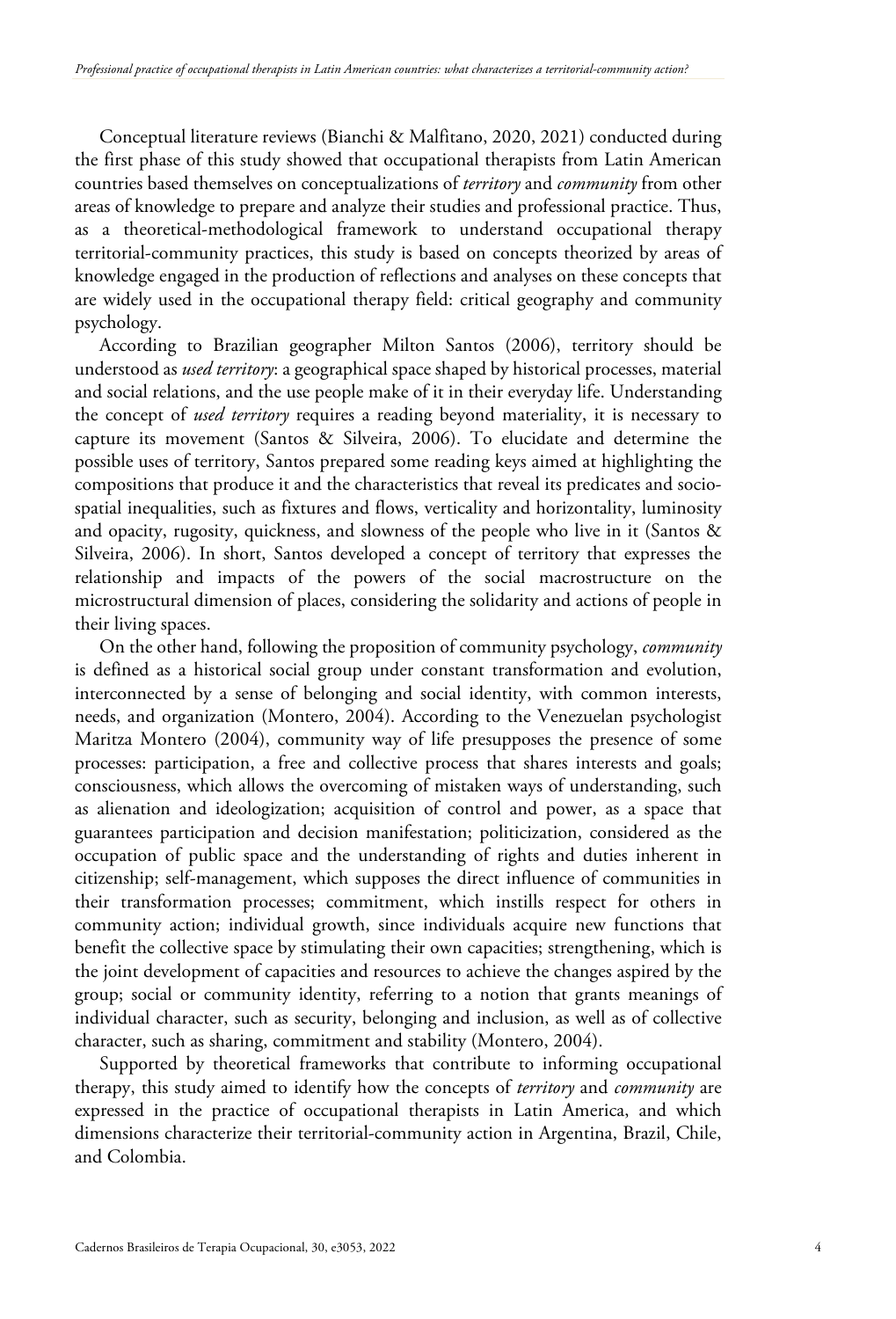# **Methodological Procedures**

This study presents part of the results of a doctoral dissertation *Terapia Ocupacional, Território e Comunidade: desvelando teorias e práticas a partir de um diálogo latinoamericano* (Bianchi, 2019) that analyzed four social case studies, each referring to one of the investigated countries, on the professional practice of occupational therapists in territories and with communities.

Social case study is a research method that enables the investigation of collectivities, institutions, and/or collective practices and contributes to the understanding of complex social phenomena where individuals and groups are considered in their condition in society (Becker, 1997). According to Yin (2001), social case studies are chosen when the researcher has little control over the events and the study focuses on contemporary phenomena that occur in some real-life context.

A multiple case study was used following the literal replication strategy, that is, application of the same data collection and analysis procedures to predict similar results (Yin, 2001). It allows experiences to be presented individually and analyzed and generalized under the same theoretical framework, enabling the individual presentation of multiple cases considering the same analysis theory. After this presentation, a joint analysis is conducted aiming at the theoretical generalization of the problem studied (Yin, 2001).

Two other methods were also used to collect the data: participant observation and semi-structured interviews. Aiming to understand the practices of occupational therapists in the different countries investigated, the contexts under analysis were followed up in person by describing the experiences in a field diary.

The first challenge consisted in identifying professionals and territorial-community practices for participant observation. To this end, in the first phase of the doctoral research, a conceptual literature review was conducted, and semi-structured interviews were carried out with the two most recurrent authors in the publications of each country (Bianchi & Malfitano, 2021). During the interviews, these authors were asked to refer to occupational practices and/or therapists that they considered good examples of territorial-community action. Approximately three references were obtained in each participating country, twelve in total, among which those that had been suggested by both interviewees and that contemplated experiences in different areas and contexts were prioritized.

After selecting the place and practice, the same procedure was followed for the four countries: the referred occupational therapists were contacted via email and invited to participate in the study, and the feasibility of participant observation was verified. After the participation in the study was confirmed, the documents needed for institutional authorization, requested in Argentina, Brazil, and Colombia, were provided. All ethical research procedures were followed, and the collaborators involved in data collection signed an Informed Consent Form (ICF). The study was approved by the Research Ethics Committee of the university responsible for it in Brazil (no. 2.182.203 and CAAE no. 66233717.3.0000.5504).

The participant observations occurred between March and September 2018, and included the follow-up of a typical working week, totaling approximately 40 hours in each country. Also, in each place, interviews were conducted with the referred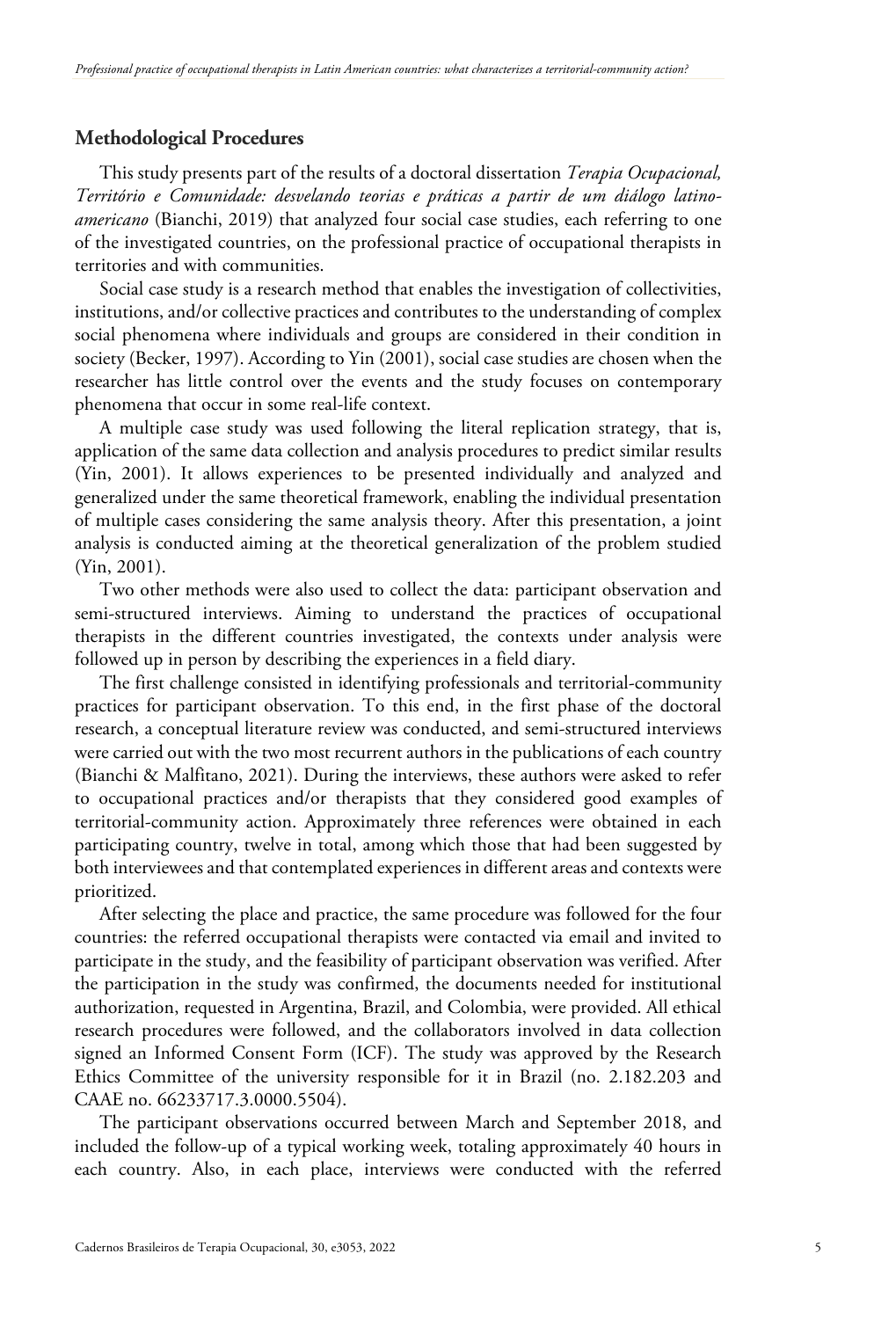professionals and collaborators indicated by them, such as participants in the actions or co-workers. Two different interview scripts were followed: one for the conversation with the occupational therapists, contemplating questions about the concepts of *territory* and *community* and their professional practice; one focused on the other people involved with that practice, addressing histories and characteristics of the territory, information on the service, and their perception about the work of the occupational therapists.

In Argentina, the practice indicated by the two authors was the Cockspur coral tree (*Ceibo*[1](#page-17-0) in Spanish) social enterprise. It started in the 1990s in Buenos Aires and coordinated by three occupational therapists. Five interviews were carried out, with two occupational therapists and three local workers.

In Brazil, the Golden trumpet tree (*Ipê Amarelo* in Portuguese) community center was selected. It is located in the interior of the state of Sao Paulo. This social facility has a team of two occupational therapists, and one of them is the director. Both occupational therapists, a cleaning service assistant, and a daily user of the canter were interviewed.

In Chile, a practice different from the other subareas of occupational therapy was chosen: a community caregiver program sponsored by the Chilean bellflower (*Copihue* in Spanish) non-governmental organization (NGO) in Santiago. Two occupational therapists, the NGO director, and an academic who conducts activities in an occupational therapy undergraduate course in partnership with the program were interviewed. In addition, four community caregivers were interviewed collectively.

In Colombia, the participant observation occurred in the community professional internship offered by the Orchid university (*Orquídea* in Spanish) where the academic responsible for the internship, an occupational therapist from the university, and three senior undergraduate students were followed up. Interviews were conducted with two undergraduate students, the internship occupational therapy lecturer, a co-worker, a physiotherapy lecturer, and a resident of the community who participated in one of the groups promoted by the internship.

For analysis, following the propositions of multiple case studies, the experiences of each country were presented homogeneously, in the form of their descriptions, despite the awareness of the historical and political differences of each country and their distinct development of occupational therapy, both academically and practically. Care was taken not to compare the data between the experiences, but rather to seek similarities in the actions and uses of terms in professional practice. Eventually, the data obtained in the social case studies were analyzed based on the theoretical framework presented, as well as on critical geography and community psychology. Reading keys and characteristics complementary to the concepts of *territory* and *community* were used to identify elements of both terms in the professional practices observed. In this sense, the proposal was woven to combine the language of experience with the language of theory, that is, the living and experiencing of practical work with the theoretical framework and conceptual elaboration; after that, the collected data were analyzed and categorized (Caria, 2003).

<sup>1</sup> The names of all social services and facilities followed in the study are fictitious. Flowers typical of each country were chosen to represent their identity and preserve the confidentiality of the participants.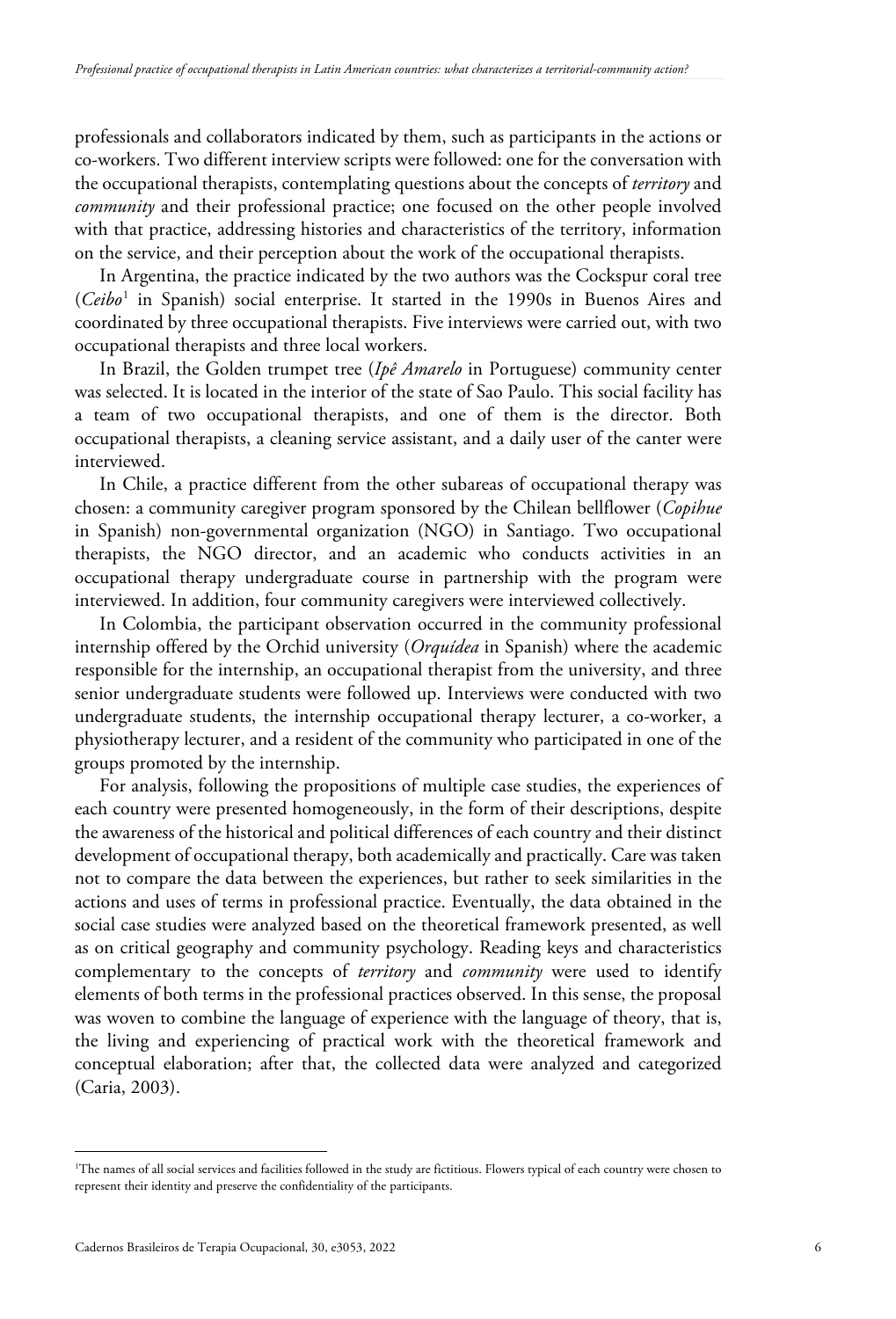Finally, as pointed out by Yin (2001), the analysis woven according to the same theoretical framework acts as the guiding thread for the common discussion and conclusion about the different situations presented. In the Results section, four categories are presented, each corresponding to one of the investigated countries; in the Discussion section, based on the intersection of the information found with the themes that emerged in the participant observations, two categories are presented: *Intersections of the territory with the community: the strength of place and solidarity in professional practice* and *Five dimensions of territorial-community action in occupational therapy in Latin American countries.*

# **Results**

The results are presented by country, seeking to highlight some of their singularities. A choice was made to read the four realities investigated considering the concepts of *territory* and *community* selected for analysis in this study, specifically based on critical geography and community psychology.

## **Territory and community in occupational therapy action at the Ceibo social enterprise - Argentina**

The *Ceibo* social enterprise is a health and social inclusion service, coordinated by three occupational therapists, offered in a large psychiatric hospital of the public health system in Buenos Aires. Although this social enterprise, which has therapeutic as well as labor purposes, operates in a hospital, it aims to integrate and provide a care service alternative to the psychiatric hospital model. The group, composed of hospital patients and unemployed community members, designs, produces, and sells handcrafted stationery material. The organization of this social enterprise is inspired by the cooperative model, and it proposes horizontal relationships and the active participation of its members in the dynamics of the production unit, such as in input purchase, product manufacturing, price setting, and participation in fairs.

Regarding the work of the occupational therapists, their functions are distributed between coordinating the productive activity and providing therapeutic treatment. In the coordination function, the duties assumed by the professionals include the performance of administrative and economic activities, such as organization and execution of the production process and participation in meetings to market the products. The therapeutic function, on the other hand, refers to mental health care, such as support to the group members, mediation of conflicts and relationships between them, and joint construction of life projects.

Participant observation revealed that the concept of *territory* is not associated with geographic space. On the contrary, the spatial dimension is an issue that goes beyond the work process, since it occurs inside a hospital, addressing what Santos (2006) calls verticality in spatial reading, that is, even though the hospital does not hold the economic hegemony of the place, it promotes intense circulation and modifies the sociospatial relations in that territory. The verticality observed is supported by attributes such as the imposition of a specific spatial logic, despite the interests and demands of the place, the surroundings, and the population that lives and circulates there. In this sense,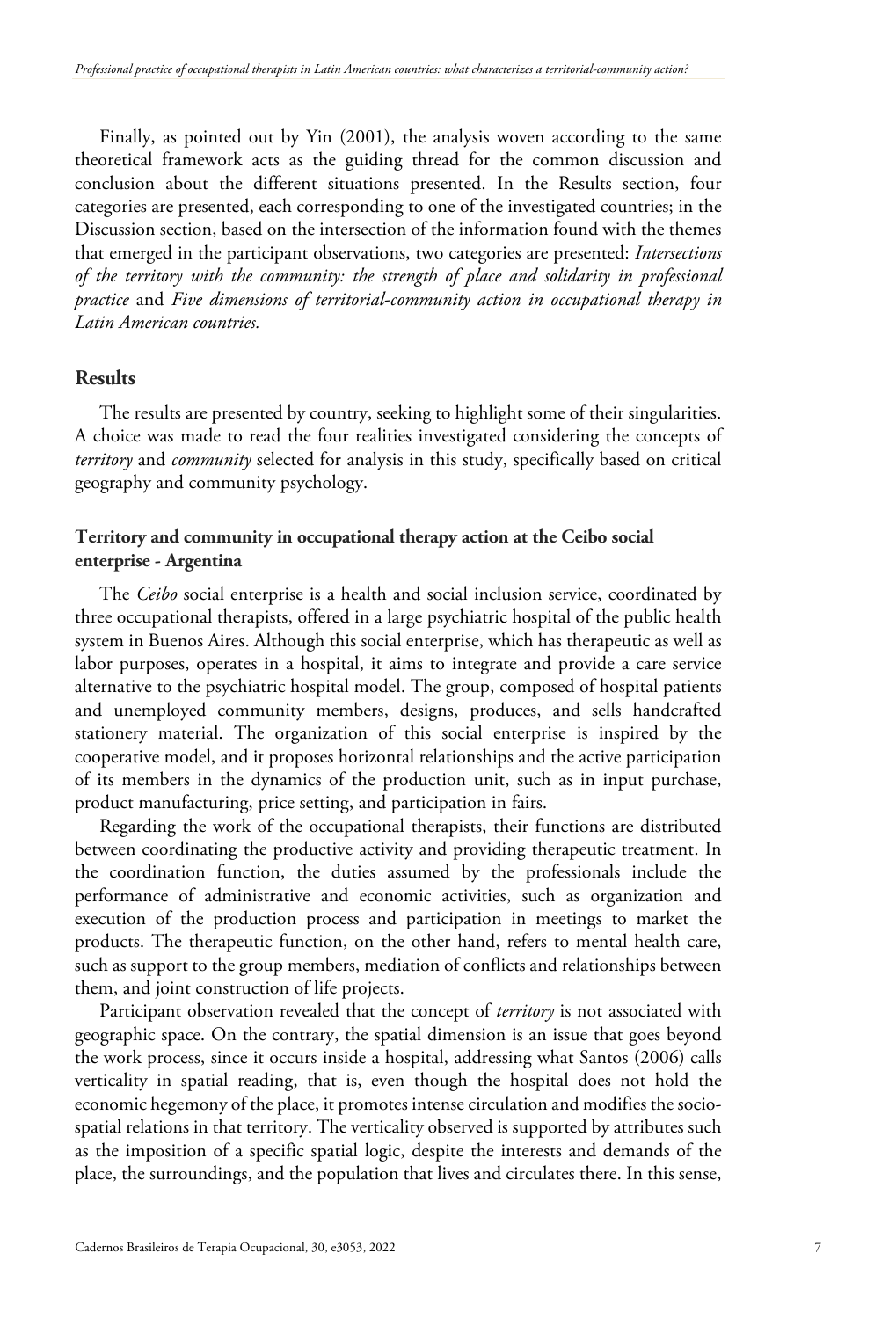this social enterprise aims to minimize the vertical relationships established by the hospital, providing an open door for participants to go out to market their products and individuals seeking to enter the labor market, as well as for consumers to enter the hospital to buy products.

Another reading of *territory* was the social circulation of participants in production circuits alternative to the capitalist model, and thus more inclusive to the population with social integration difficulties. Santos (1986) identifies the productive circuits of territories as spaces of production, circulation, and consumption. He analyzes these spaces and classifies them into upper and lower circuits of economic activities: the upper circuit is related to agents and elements that use a high level of technology, capital, and organization, whereas the inferior circuit is formed by agents and elements that use a low level of technology and capital and promote horizontal relationships.

The *Ceibo* social enterprise integrates and strengthens itself in the productive spaces of the lower circuit, such as events and craft fairs. Participation in the circuit also provides resources for building social circulation, establishing new relationships, and getting hold of different places for the participants. Here is an example: the group was getting ready to participate in an event in a neighboring city. Two members organized themselves to go alone, by public transportation. They would take the products and money, organize the exhibition, and be responsible for the sales; in addition, during the event, they would participate in a conversation circle where they would make a presentation of the *Ceibo* social enterprise - an unprecedented experience for them. Thus, it was observed that the construction of a place through the lower circuit favors the protagonism of individuals, since it is not constituted as a competitive, hierarchical space with only institutional representation. The identification is also consistent with another aspect addressed by Santos (1986), referring to the composition of organic and horizontal solidarities to the detriment of an organizational solidarity that prevails within firms and production institutions.

According to Santos (1986), it is possible to recognize that the work of occupational therapists does not modify the macrostructure or achieve new work opportunities in the upper circuit of economic activity, but rather it develops alternatives in the lower circuit that modify the everyday lives of the social enterprise participants and create new chances for life.

The concept of *community* was demonstrated by the notion of community selfmanagement. According to Montero (2004), self-management - characteristic of community practices - is expressed in the autonomy of actions and decision-making associated with the processes of a group, without the need for a verticalized initiative or positioning in relation to negotiations and agreements. Self-management, through collective task management movement, fosters trust, commitment, and security among group members.

The follow-up was illustrated by some self-management scenes. One of them was common in the everyday life of the *Ceibo* social enterprise: after a period of joint work, a participant and an occupational therapist presented a new notebook cover model to the group. The participants stopped their activities to look at the new proposal. After a brief circulation of the product and a conference among the group members who have greater mastery of the technique, the professional asked their opinion about it and whether they agreed to include it in the sales catalogue. The question was followed by a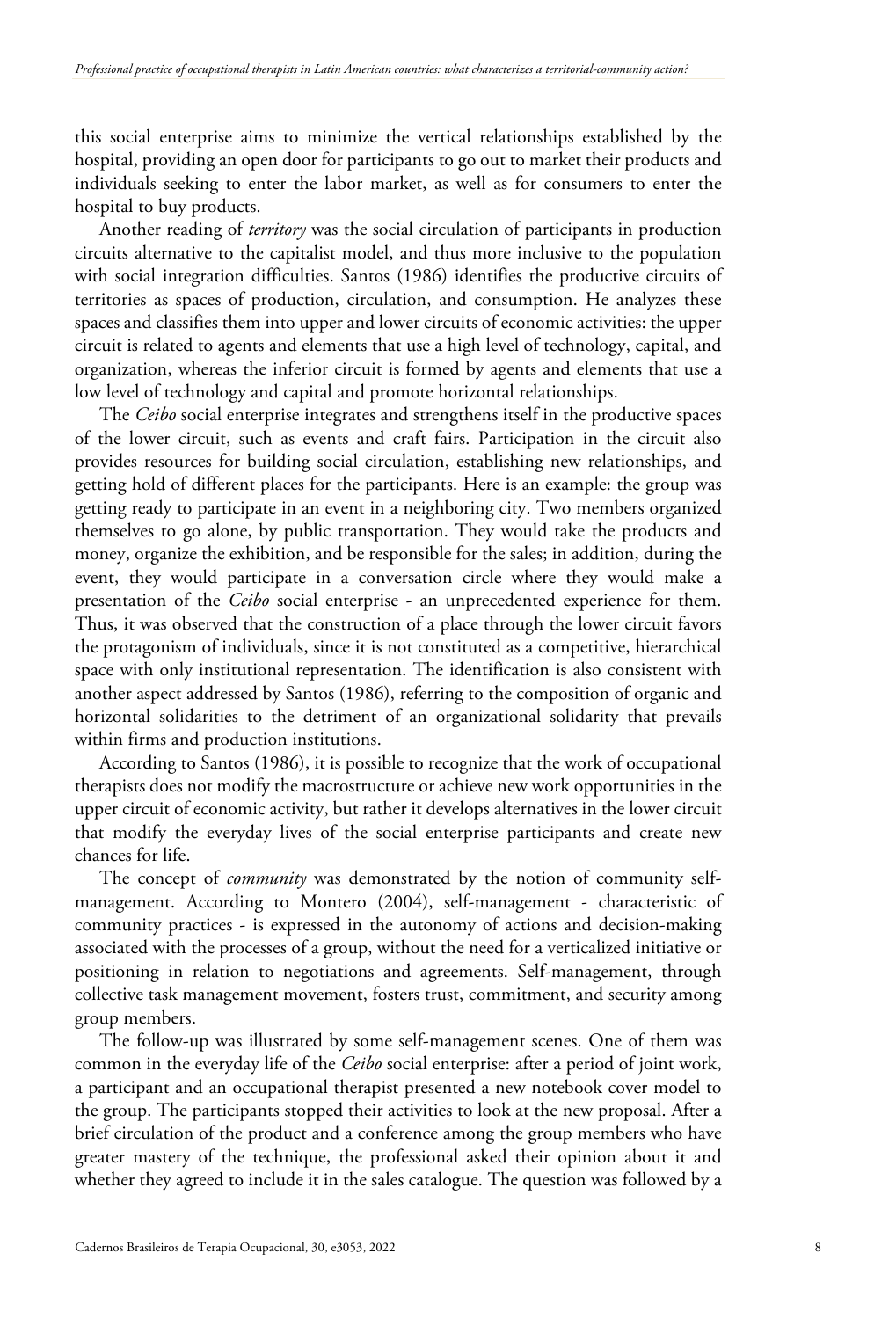discussion in which some reservations were pointed out, and a consensus on how to manufacture the product was eventually reached.

In the situation presented, it was possible to identify that the organization and management processes of the social enterprise occur democratically and collectively, through dialogue and the opinion expressed by the participants. The subtlety of the actions was also noticeable, and no hierarchical relationships of organization were observed in the experience; on the contrary, self-management was a natural part of the group's daily coexistence. What was observed was the daily construction of a conduct between and with the group participants that aims to promote control of the productive processes beyond themselves and individual actions, and with that, the strengthening of the collective as a place and a way of acting within the group.

In the *Ceibo* social enterprise, it was possible to recognize that the term community also reflects a strategy in conducting professional practice, a form of organization, and a guide for the adopted perspective. In other words, the action was not proposed by the community or has a close relationship with the organization of extramural life; however, it is guided by the construction and strengthening of elements that constitute the community way of life, such as self-management, participation, commitment, and belonging to the group.

## **Territory and community in occupational therapy action at the Ipê Amarelo community center - Brazil**

The *Ipê Amarelo* community center is a facility that provides coexistence and mental health care located in a municipality in the interior of Sao Paulo state. In the current Brazilian scenario, there are no official public policies for the financing and implementation of community centers, and there are few of them. However, Ordinance no. 3088/2011, which officializes the Psychosocial Care Network (RAPS) for the assistance of people with mental health issues, community centers are identified as Primary Health Care (PHC) facilities that can be part of the RAPS in social inclusion actions (Brasil, 2011). Therefore, the *Ipê Amarelo* community center is part of the RAPS, and works in conjunction with other services such as the Health Centers, Psychosocial Care Centers III (CAPS III), Child Psychosocial Care Centers (CAPS i), and Psychosocial Care Centers for Alcohol and Other Drugs (CAPS ad).

This service offers the following groups and activities: workshops on body expression, experiences with the arts, workshops on care and food production, and groups focused on the development of writings, such as letters and biographies. At the time of the visit, the team consisted of two occupational therapists (one of them was the service manager), a psychologist, a workshop instructor, an administrative assistant, and a cleaning assistant. The flow of people at the *Ipê Amarelo* community center is high, and the groups are distinct: residents of the neighborhood, users of the CAPS III, people with disabilities, and adolescents sheltered in a facility in the region.

The occupational therapist who manages the community center performs coordination functions, in addition to participating in forums and meetings of the municipal health network, and in economic activities, such as administration of financial resources and maintenance of the service. The occupational therapist who works in direct contact with the patients performs functions aimed at planning,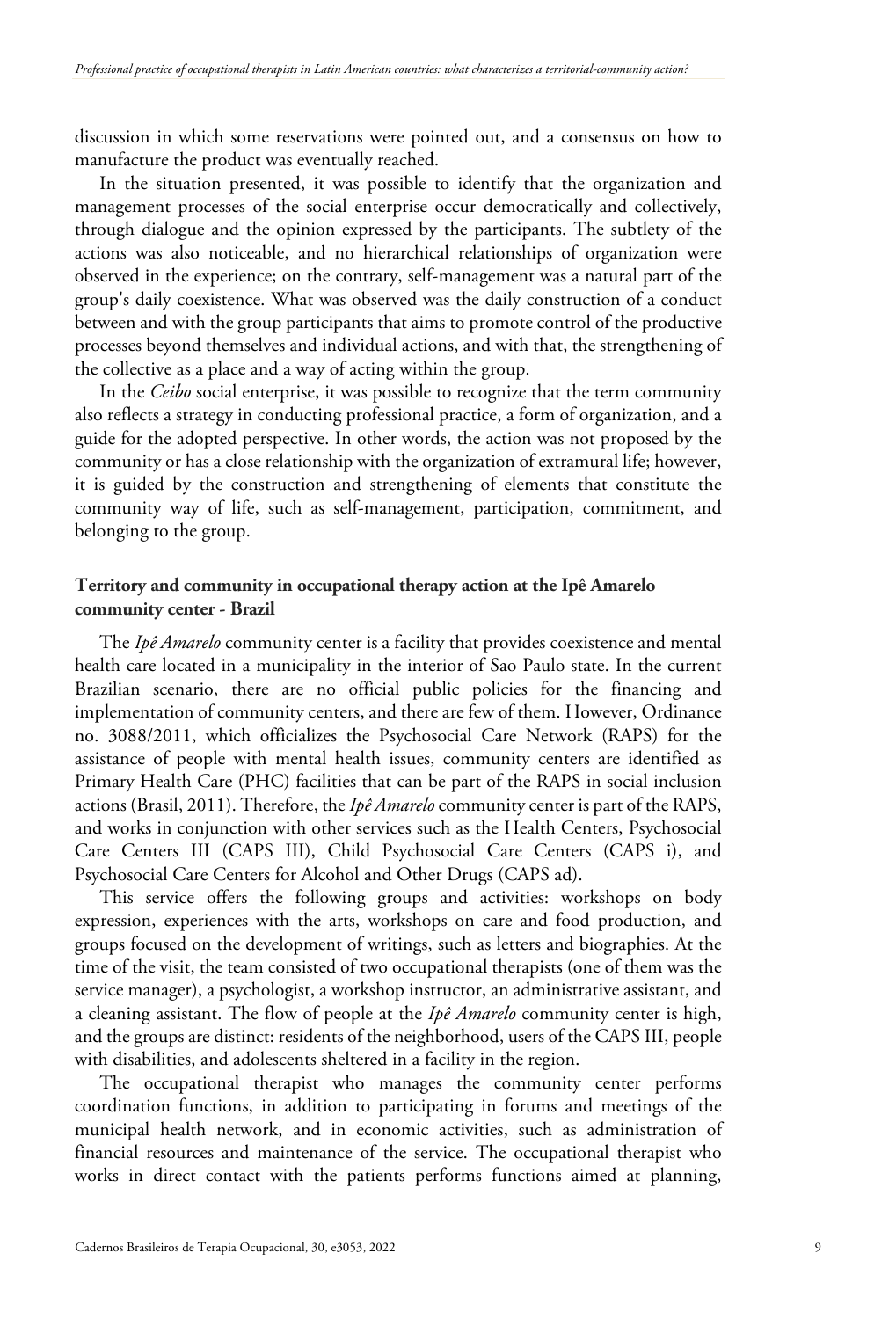preparing and carrying out workshops, promoting spaces for interaction and living together, organizing tours, trips and events in the service, mediating the interaction between them, and dialoguing with professionals from other services to develop joint activities.

At the *Ipê Amarelo* community center, the concept of *territory* is expressed through a combination of the micro- and macro-social spheres, that is, between actions in everyday life and interventions aimed at raising awareness and minimizing power relations that directly impact on the way of life of the assisted individuals. An example of this was the construction and implementation of networks. During the entire period of participant observation, the traffic and circulation of both professionals and patients of other services in the activities offered by the community center were followed up. According to the professionals, the territorial action occurs through the promotion of exchange spaces with the population, universities (reception of interns and residents), and other services.

According to Santos (2006), the technical-scientific-informational stage marks the evolution in the use of networks, and the support of networks is based on the territory, whether in the abstract force that connects the relationships between individuals, or in the purposes of technique, such as the connectivity provided by computers, for instance. Through networks, it is possible to recognize three solidarity levels: the world, the geographic space, and the place. In the current scenario, the world is at our fingertips through connection with the networks, and this produces an idea of totality that occurs not only concretely, but also empirically. The second level refers to the geographic space of a country or a State and the configuration of networks as a form of regulation and/or control. The place is the third level, corresponding to the dimension where the network acquires a socially concrete form, the result of diversity and repetitive happening (Santos, 2006).

Thus, the concept of *territory* in this experience was expressed by the weaving of networks at the solidarity levels of geographic space and place. At the geographic space level, it was possible to identify that the occupational therapists aim to build intersectoral support and communication networks between different services, composing strategies of the national policy for mental health care. At the place level, the professionals acted in the mediation of relationships in the microsocial scope, weaving closer relationships between the participants to build social and support networks between them.

The concept of *community*, on the other hand, constitutes a strategy of professional practice to promote collective and participatory actions among patients. The professionals did not deal with the community outside the service nor establish relationships with community leaders to strengthen the territory where the *Ipê Amarelo* community center was located - characteristics of community action. However, they sought to establish actions to encourage community ties within the community center and somehow attribute a sense of community to the relationships within the service itself.

The occupational therapist who worked in direct contact with patients mentioned, in her interview, the organization of an assembly with the community center regulars as a community-oriented action in her professional scope. Assemblies are democratic groups where the exercise of speech, debate, and consensus are fundamental instruments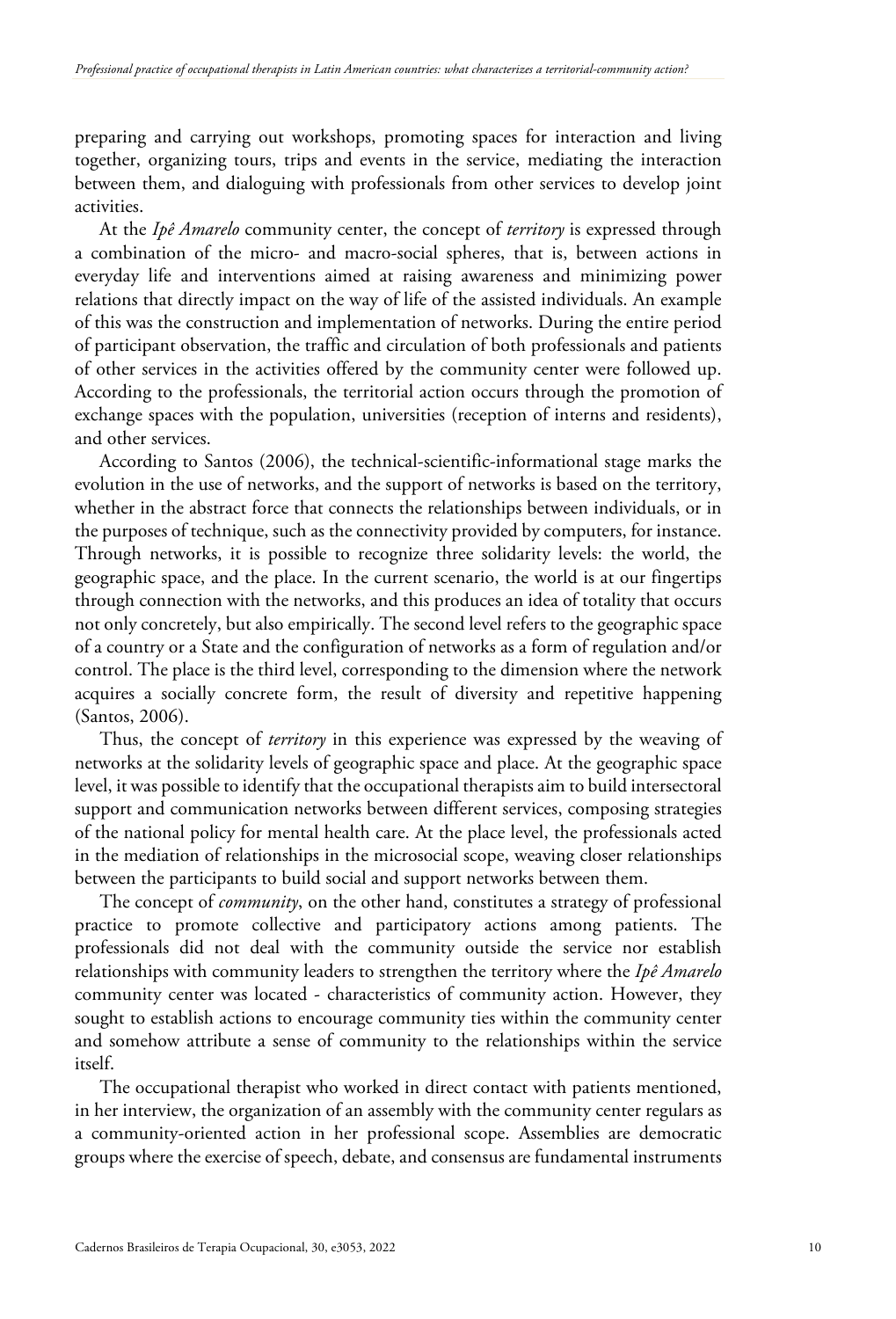(Kinoshita, 2009). They seek to favor the social participation of patients in collective decisions, assuming horizontal and co-management relationships.

> *I was talking about an assembly held when we had a big cut in expenses. We decided to hold an assembly to communicate the community center regulars because we thought we needed to share this with them (...). We conducted this conversation with concern, but we were surprised that many people started to come up with ideas for raising money, such as suggesting that they bring snacks for the group meetings. For me, this showed a very strong sense of community, that people come here because they believe this is a community space, and no one was thinking "oh, then I'm not coming anymore", it was really a collective thing: "let's find a solution together". And I think it's interesting to strengthen these conversation spaces, because this sense of unity emerges* (Occupational therapist who worked in direct contact with patients – Brazil).

The discussion about community also includes community participation. According to Barros et al. (2007, p. 356), community participation is based on principles such as "the importance attributed to the proximity of the concretely experienced everyday life, the involvement of the population in solving their problems, and the achievement of social and political emancipation of this population". The occupational therapists' actions aimed to provide a safe space for community participation by mediating the relationships between patients, promoting exchanges and dialogues in a horizontal and democratic manner, and being careful not to inhibit the protagonist role of the participants in the experiences. Nevertheless, the interventions refer only to the first two principles of community participation brought by the authors, with social and political emancipation still a challenge to be addressed.

# **Territory and community in occupational therapy action at the Copihue community caregiver program - Chile**

The *Copihue* is a feminist NGO started in the 1930s. Remarkable in Chilean history, this NGO was an exponent in the struggle for women's suffrage and the defense of women during the country's dictatorial period. After re-democratization, the *Copihue* defined that its new stage would have as mission the maintenance and strengthening of the women's movement and its readjustment to the political process that was just beginning. To this end, the main emphasis was based on working with socially vulnerable women aiming to improve personal development and awareness of rights as a way to foster the exercise of citizenship, strengthen leaderships, and enhance social and economic autonomy (Pastor & Valenzuela, 2017). In this context, the *Copihue* NGO community caregiver program was initiated. It is an action aimed at articulating a network of home health care for socially vulnerable older people offered by "housewives" who had difficulty entering the labor market. This community caregiver program confers recognition on social care, a task historically performed by women, through paid work (Weber, 2016). In 2016, inspired by the *Copihue* NGO, the Chilean federal government implemented the Chilean Assistance Program, expanding the training of women, and care for vulnerable older people across the country (Chile, 2016). Thus, the *Copihue* NGO continued to carry out its actions supported by funding from this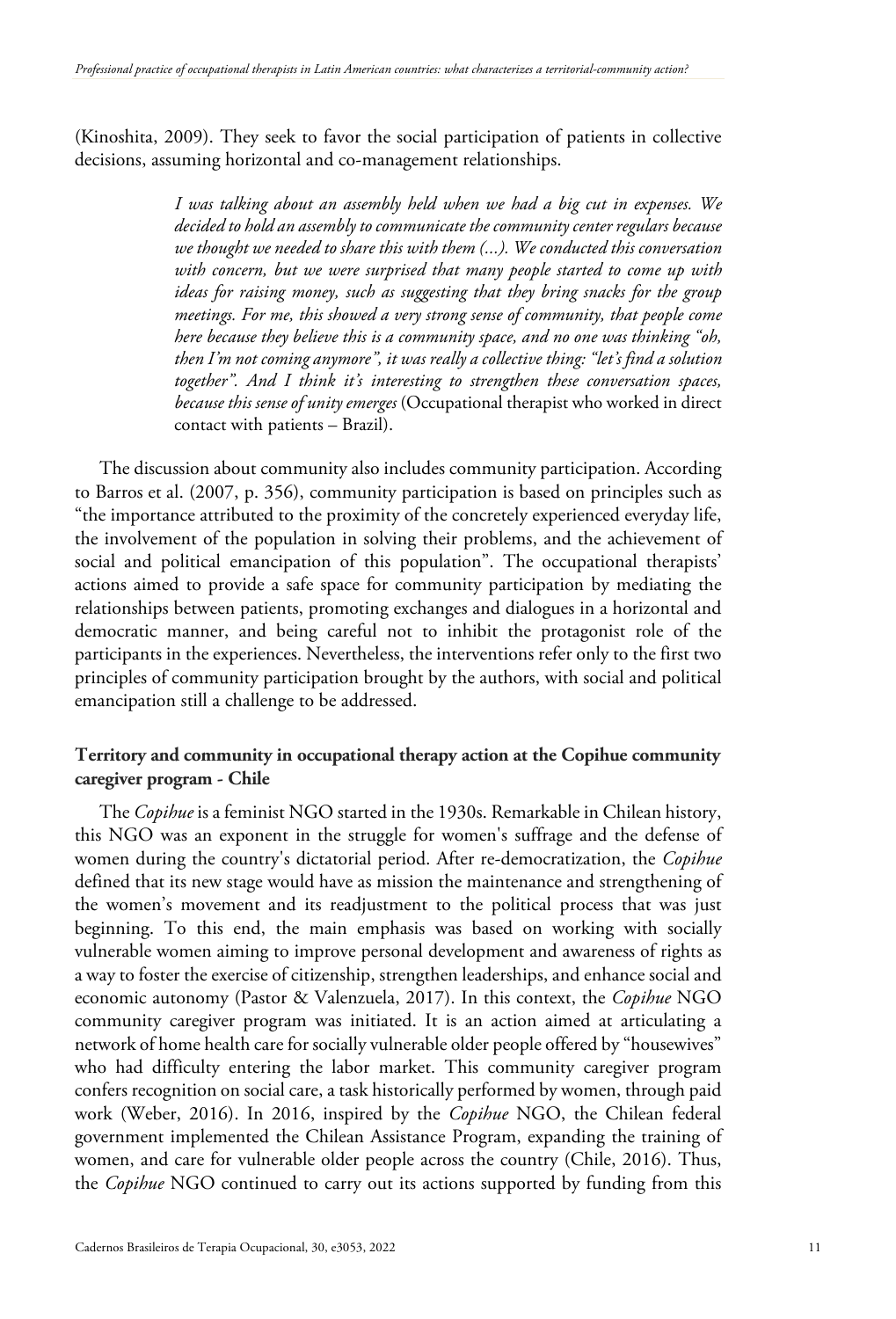federal program. The new funding source enabled it to hire two occupational therapists to compose the community caregiver program team in 2017.

During the period of participant observation, the NGO team was composed only of women, divided into two sub-teams: an administrative team linked to the service coordination that included the director, a lawyer, an administrative assistant, and two coordinators of the Chilean Assistance Program; and a professional team linked to therapeutic work with the community assistants and the older people composed of a nurse, a psychologist, and two occupational therapists.

In the paths taken through the streets of the territory, there was no movement of people, public transportation, or cars. They were mostly quiet, leisurely everyday life places. This is probably due to the fact that the residents who remained in the territory were unemployed or engaged in informal work activities, such as the aforementioned "housewives".

This identification of the territory was associated with the notion of "slow men" and times, in the words of Milton Santos. Slow times refer to the dynamics of space produced by slow men - those who are oblivious of the fast pace of hegemonic processes (economic, social, and political) and, therefore, do not fit into the formal and accelerated times of commercial activities (Santos, 2006). According to this interpretation, the "slow men" experience the territory more comprehensively because of their own survival condition and, due to this, they can discover resources and opportunities in less predictable places, creating new norms for life.

From this analysis, it is possible to infer that, in that experiment, the slow men were actually slow women<sup>[2](#page-11-0)</sup>. They were the ones who, for various factors (issues of gender, class, and of the territory itself), were faced with processes of labor exclusion and were unable to adapt, even if in a subordinate way, to the labor market, but found a way of acting that involved their own work as housewives and caregivers. Thus, by experiencing the slow times of the space where they live and work, the community assistants play the role of interlocutors between the professional team of the *Copihue* community caregiver program and the demands, relations and contradictions of the territories. At the same time, the *Copihue* program team, especially the occupational therapists, work to maintain and strengthen this alternative work for slow women, constituting a work process based on exchange and dialogue between both groups.

In the occupational therapy practice, the professionals have two distinct fronts: monitoring the work and offering training for the community assistants, and assessing and preparing an intervention plan for the older people assisted by the program. The scenes observed are subject to analysis under the concepts of community work and community intervention (Oyarzún et al., 2012).

Community work is defined as collective work, where the community itself constitutes the central subject of action. The promotion of the active participation of its members, the support to their qualities, and the enhancement of their abilities as a group are highlighted, as well as the intention to strengthen individuals and groups so that

<span id="page-11-0"></span><sup>2</sup> It is worth noting that, at the time of Milton Santos' writings, it was common to use the term "men" to generalize the human condition. Currently, the use of this term is questioned and problematized because of its insufficiency in contemplating the complexity of the human condition and, in particular, the specificities of the condition of women in society, debated by the feminist movement. Thus, aiming to provoke a discussion on the theme, we chose to point out and highlight the female profile of the Chilean experience.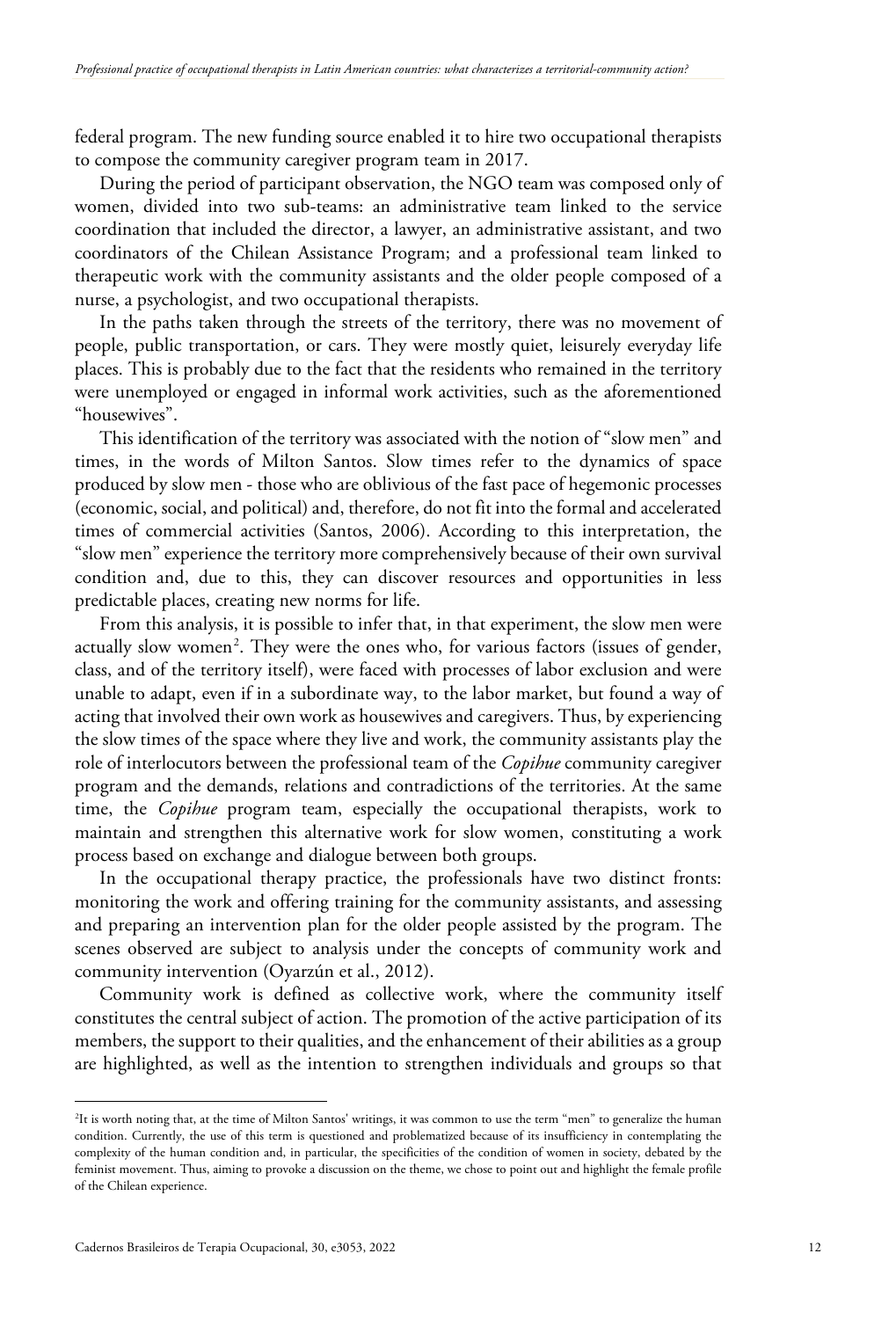they can make the transformations necessary for the collective to which they belong. In Chilean occupational therapy, community work was widely practiced before and during the military dictatorship, when the communities were collectively organized and engaged in the processes of reweaving the social fabric (Oyarzún et al., 2012).

Participant observation evidenced initiatives congruent with community work in the practices linked to the community assistants. The education process has included aspects such as the enhancement of dialogue and the participation of community assistants in the exchange of knowledge. The occupational therapist assumed the horizontal role of mediator between relationships and facilitator of the group process. In her interview, she emphasized the importance of exchanges with the community assistants as a way to understand everyday life movements and the expression of culture in the lives of people in the community and in the dynamics of the territory.

> *Popular knowledge [emerges] in the meetings with the community assistants (...). The shared space is present in the community assistants, the dialogue, and popular knowledge always emerges in these meetings (...) [It is] the popular knowledge of these territories, which also happens from their everyday lives, from their experience (...) I feel distant because I don't live in these communities, they identify with what they say, they are very spontaneous as assistants and as women, all their knowledge, their emotions, are transmitted* (Occupational therapist of the *Copihue* team – Chile).

The other concept is community intervention. According to Sánchez (1991), community intervention concerns the creation of community resources to solve problems from agents outside the community, that is, the professionals direct their actions towards the territory and conduct their practices in the community, not necessarily with the community, in an initiative to favor the human and social development of the place. In Chilean occupational therapy, community interventions started being developed after the violent dictatorship experienced and the implementation of public policies that, despite having legitimized the creation of territorial-community services, brought implications such as the instrumentalization of practices, implementation of guidelines and models, and specification of the problems to be dealt by professionals (Oyarzún et al., 2012).

In this sense, the other work front of occupational therapists, with the older people assisted by the program, fits into the concept of community intervention. The professionals' actions correspond to the prerogatives of the program, in which the predetermined needs of the older people are considered, such as dependency and socioeconomic index, and interventions are constructed based on their individual characteristics, not having as a glimpse, for instance, the realization of groups or collective activities.

From this interpretation, it is also noted that *territory* is associated with the stage of intervention, that is, with the material, physical and static space where the action occurs. Although the professionals circulated on the streets, there was little dialogue with the social dynamics that occurred in the territory and that impacted on the living conditions of the community assistants and on the health of the older people, or were the actions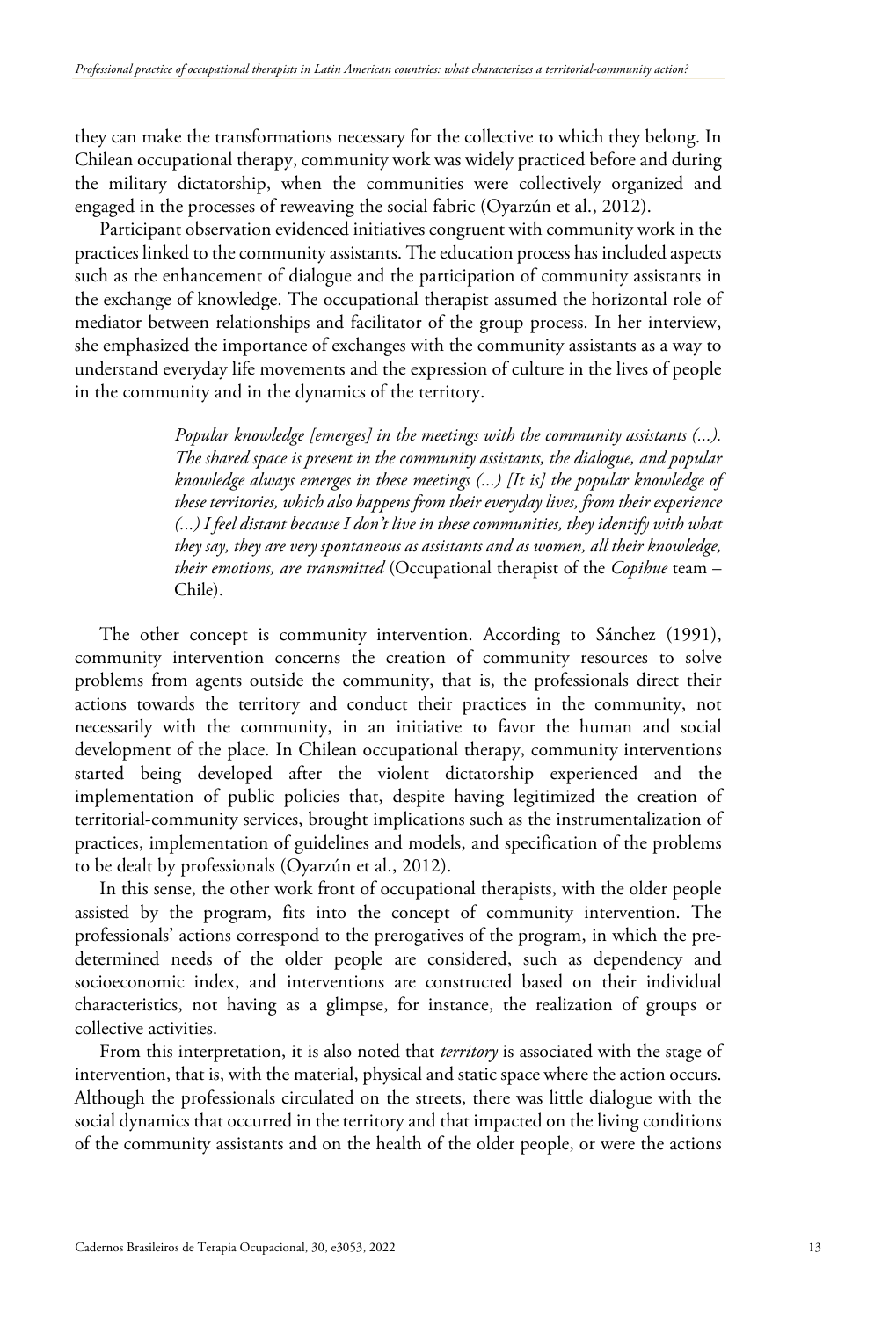able to weave dialogues in the macro-social scope to effect the construction of assistance networks.

Finally, what was identified is that professional practice corresponded to the sociopolitical movements experienced by the country. An attempt to safeguard the characteristics of community movements by strengthening and maintaining cohesion among the group of community assistants - the slow women, while a stiffening of technical action is observed as a result of public policies that pose demands on professionals that are closer to control and specialized care than to awareness and active participation.

# **Territory and community in occupational therapy action at the Orquídea university - Colombia**

The occupational therapy undergraduate course at the *Orquídea* university started in 1986, and was the first in the region. The professional internship in community occupational therapy was introduced in 2007, after a reform in the course curriculum. Upon reaching the eighth semester, the students undergo a rotation trough five practice scenarios: mental health, physical health, education, work, and community fields. In the last semester of the undergraduate course, the students experience a period of deepening the content, when they choose one of the scenarios to prepare a final project. In this way, the community field receives students from the rotating professional practice and from the final period.

The internship in the community field is divided into two scenarios: rural and urban, each with different work fronts. The actions in the rural area include activities in a health center and a public school, which are central facilities in the region responsible for gathering children and adolescents and bringing parents and family closer together in spaces for dialogue about the dynamics and needs of the neighborhood. In the urban area, the interventions occur in two socially vulnerable neighborhoods located on the outskirts of the city. In these neighborhoods, the internship activities consisted in observing the occupational therapist who composed the Community Based Rehabilitation (CBR) team of a PHC service and in forming three groups in a public park together with lecturers from other courses at the university. The groups addressed actions in the fields of mental health, childhood and maternity, and gerontology.

In the rural setting, due to the distance from the urban area, the neighborhood was constituted as the central axis of material production and social and coexistence ties, conforming to a space that is often alien to the influences and modifications of external agents, especially those from the city. The reading of this social organization, based on the understanding of space as shelter, work, and organizer of its own relationships, refers to the concept of *place* - a component of the territorial dimension.

*Place* is the space that holds everyday life and the ordinary interactions between people. The construction of a place is woven by social relations in space, and by the historical and cultural dimension that shape relationships and ways of life. Place is configured as the spatial dimension of everyday life, producing identity, and belonging to those who share life in the same space (Santos, 2000). Understanding the concept of place also offers a concrete environment for the community and community relations.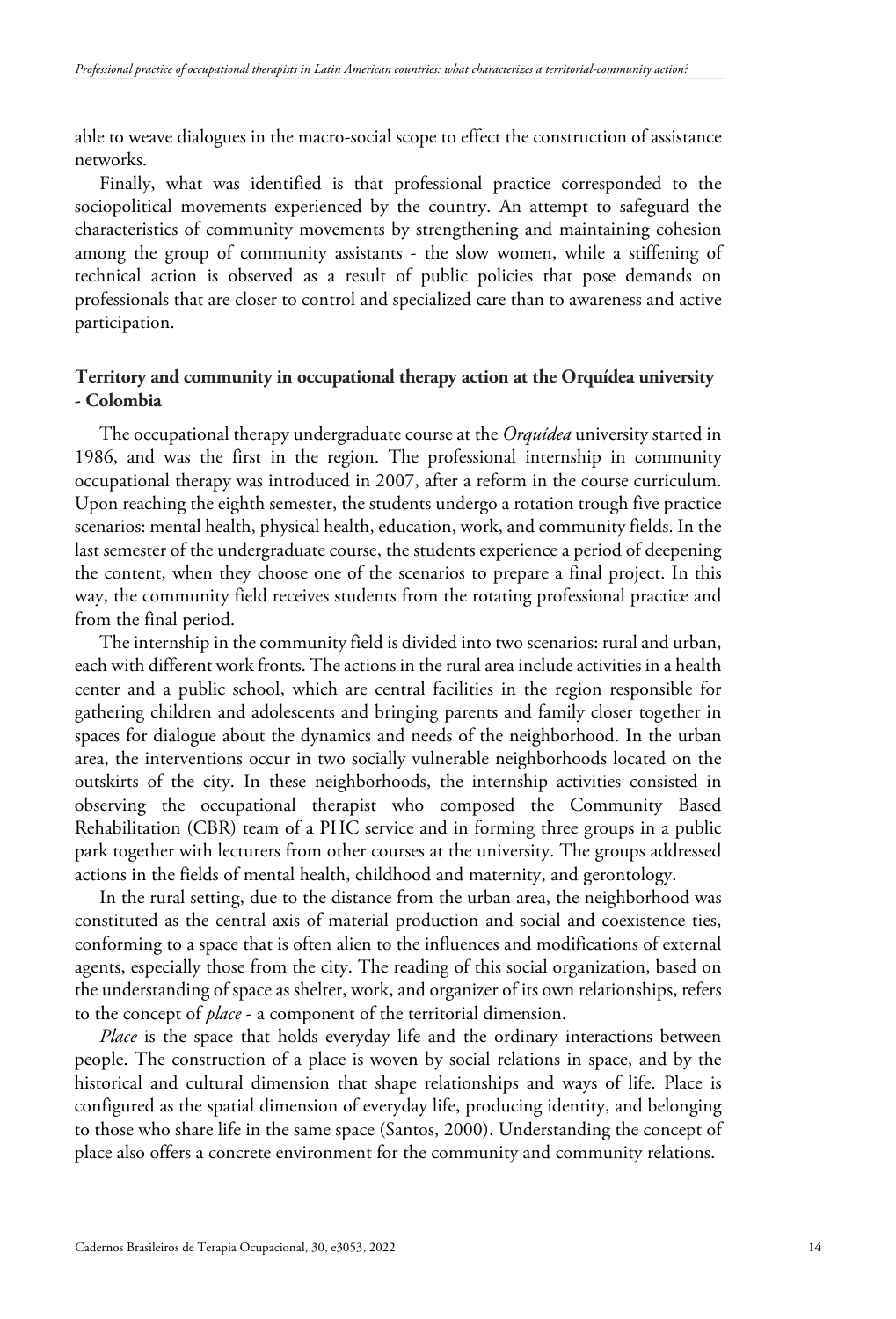Based on this understanding, the occupational therapists' actions in rural areas are connected to the *place*, especially regarding the reconstruction of memories and cultural aspects of the region. Scenes of practice that serve as an illustration of this analysis were part of the participant observation. One of them was the participation in a meeting between the team of occupational therapists and the nurse at the health center to organize the celebration of the International Day of Older Persons. The purpose of the event was to gather older people and students from the local school to exchange experiences, stories, and memories of the neighborhood: how the region was formed, the first families, and what agricultural crops were cultivated in the past, in an intergenerational dialogue. At the meeting, and during the dissemination of the event, the students suggested that the older people brought objects that refreshed their memories, such as old photos, documents, and objects.

In rural neighborhoods, due to the proximity of relationships and the experimentation of slow times, perception of the advancement of technologies, such as television sets and computers, and the distancing of children and youth from the old rural ways of life become more evident. In this sense, this activity of contextualizing stories and memories in intergenerational dialogues is pointed out as a strategy to sustain the identities that render shape, and recognition to the *place* and the *community*.

Regarding the urban scenario, it was identified that actions to promote circulation through the neighborhood and the strengthening of ties and support networks were connected to the concepts of *territory* and *community*. Some scenes illustrated this identification. One of them, reported by the students, was the realization of social cartography with the group of older people. The activity consisted in building a map of the neighborhood illustrating the important points of the territory, the houses of the group participants, and in which spaces they circulated, addressing at the meeting the affective marks and the uses that the older people made of the territory. In addition, the activity aimed to bring the group participants closer together and strengthen the relationships between them.

Social cartography can be defined as a strategy of political action and critical analysis that aims to follow up and describe relationships, trajectories, compositions, and organizations of spaces, pointing out lines of coexistence, ruptures, and resistances. Thus, unlike the topography and drawing of a traditional map, the strategy is based on the illustration of drawings that demonstrate the dynamics, powers, densities, and places in movement (Prado Filho & Teti, 2013). Social cartography is identified as a powerful resource for the practice of occupational therapists in territories and with communities, since it is a strategy that aims to discuss how the population gets hold of their living and circulation spaces and to analyze the ways of life and the social and collective ties of places.

#### **Discussion**

The discussion synthesizes reflections regarding the intersections of the information found and the themes that emerged from the professional practices identified through the semi-structured interviews and participant observations. The concept of *place* and the search to construct solidarity as objectives of practice and five strategies common to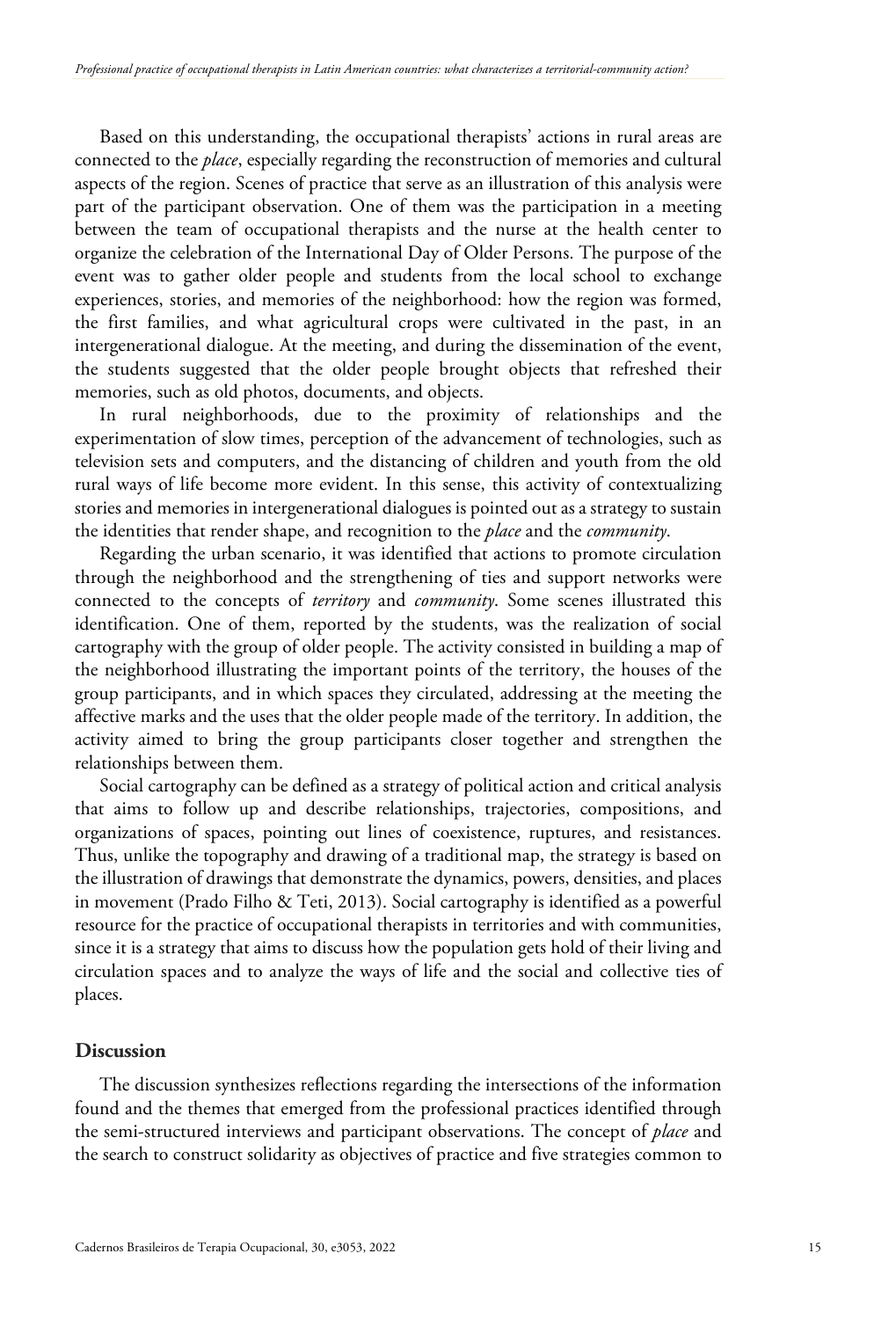all observed scenarios identified as characteristic of territorial-community action in occupational therapy stand out among the findings.

# **Intersections of the territory with the community: the strength of place and solidarity in professional practice**

*Territory* and *community* are concepts often used in a combined and organized way in the field of occupational therapy. In the four experiences observed, it was possible to identify that the elements that characterize the concepts are actually intertwined, and compose a territorial-community action that is found and/or is effective in a relational space-time: *place*.

*Place* is the lived space where the great richness is the solidary happening and the proximity to common everyday actions (Santos, 2000). It can also be understood as the portion of space that can be visualized, touched, and gotten hold of by bodies. A neighborhood or a street can be considered as a *place* because they are the immediate spaces where ordinary relations and identity ties between its inhabitants occur (Carlos, 2007).

The concept of *place* also rescues and brings to the scene an old conception historically linked to the notions of charity and benevolence, but which endorses the importance of the fabric of relationships woven in the collective sphere: solidarity. Solidarity is seen here not as a moral and fraternal value, but as a specific form of social ties based on the idea of reciprocity between the members of a group, in this case, a community.

According to Freire & Oliveira (2014), solidarity is the antithesis of individualism. The most coherent way to build a fair, democratic, and solidary society is to turn to the idea of community. Resuming a spirit of community, which includes respect and concern for others, is essential for reestablishing strong ties in today's society. Thus, in those authors' elaboration, solidarity is understood as a cohesive force that facilitates community functioning and social life, as a line that connects people who share the same dreams, including the political dreams of fighting structures of oppression (Freire & Oliveira, 2014).

Nevertheless, the contemporary scenario produces increasingly individualistic and competitive relationships, hindering the construction of solidarity networks that were previously more present in communities (Castel, 1998; Santos, 2000; Freire & Oliveira, 2014). The crisis in the world of work (Castel, 1998), together with the perverse globalization and the construction of superficial and temporary ties mediated by the market and consumption, produce citizens who are alien and, often, not available to exchanges and the reduction of liberties that condition community life.

Changing this scenario will only be possible with the creation of resources that assist in weaving solidarity networks and strengthening places. Thus, it is necessary to plan actions, often mediated by professionals, that intend to provoke the understanding of common problems and the creation of collective strategies for their resolution (Freire & Oliveira, 2014). What can be seen is that, if the work of professionals in the past focused on the demand raised by the community, nowadays, the work has been prior to that, that is, assistance in the reconstitution of communities.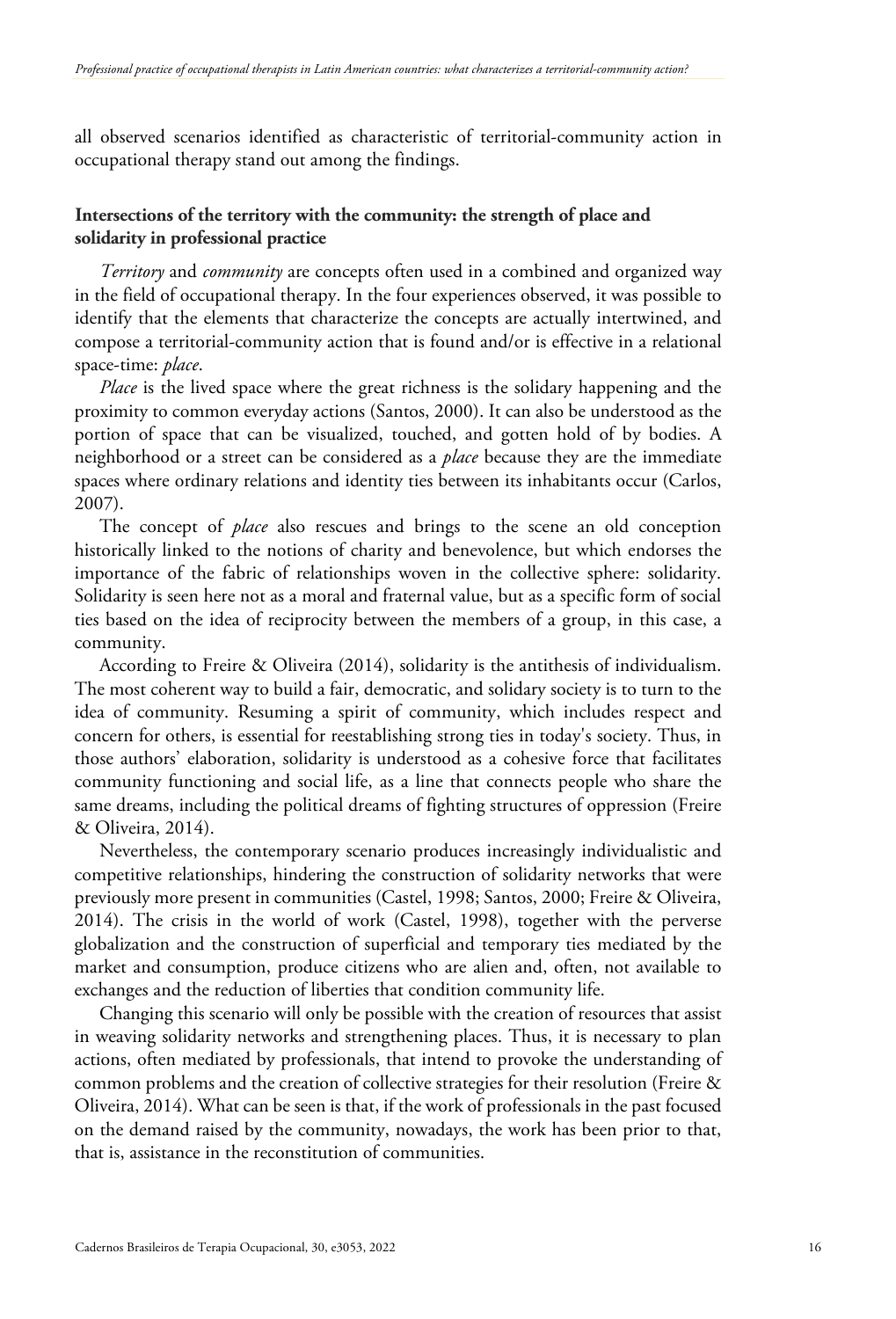In this sense, it is recognized that the reconstruction of the ethical and political notion of solidarity becomes an important issue for professionals, including occupational therapists, who work in the places, especially in contexts of poverty and social vulnerability, which are the most affected by the vectors of perverse globalization. Freire & Oliveira (2014) pointed out that, in addition to its political value, solidarity corresponds, or should correspond, also to methodological issues of educators and other professionals who intervene in these scenarios.

> *I always think about solidarity, because we are a team of women, we work with women, all women, and the connection point is solidarity, that is, of mutual understanding and not a hierarchical one; just because I have a degree in occupational therapy, I'm not necessarily in a superior position compared with them because they don't have a degree. And the same is true of the team, the director says: "I'm nobody's boss here." It's a logic of trust and respect, and I think it helps the team quite a lot to learn, not to control: (...). I believe this has been a new way of relating in teams, not by competition, punishment, or control, but by understanding, trust, and honesty* (Occupational therapist – Chile).

Ramirez & Schliebener (2014), in their manifesto against the colonization of knowledge in occupational therapy, indicate that the development of knowledge and actions appropriate to the local context, using the reconstruction of memories, histories and characteristics that make the Latin people unique, such as joy, struggle and solidarity, is imperative to this field in Latin America. In this study, it was identified that territorial-community action is involved in the analysis and rescue of singularities in the Latin American region, especially when proposed around memories, experiences, and sociopolitical conflicts in the everyday life of the territories and their communities.

In summary, this study pointed out that the characteristics of territorial-community action developed by occupational therapists have had the purpose of establishing solidary relationships, which indicates that the field of occupational therapy in Latin America has been concerned with the issue of solidarity, also assuming it as an ethical and political presupposition and as a purpose of professional practice.

# **Five dimensions of territorial-community action in occupational therapy in Latin American countries**

The territorial-community actions conducted by the occupational therapists resorted to compositions considered commonplace regarding professional actions. The professionals did not use pre-established models, assessments, or protocols; on the contrary, the strategies common to territorial-community actions were apparently "simple", but developed under a complex professional dimension. In this context, constant theoretical and methodological reflection is needed to name and discuss the various strategies used by occupational therapists in their practices, which are often subsumed within the work process.

Furthermore, it is important to emphasize that, although the practices observed are outside the scope of action of Brazilian social occupational therapy, the strategies found are consistent with and similar to the principles of community participation developed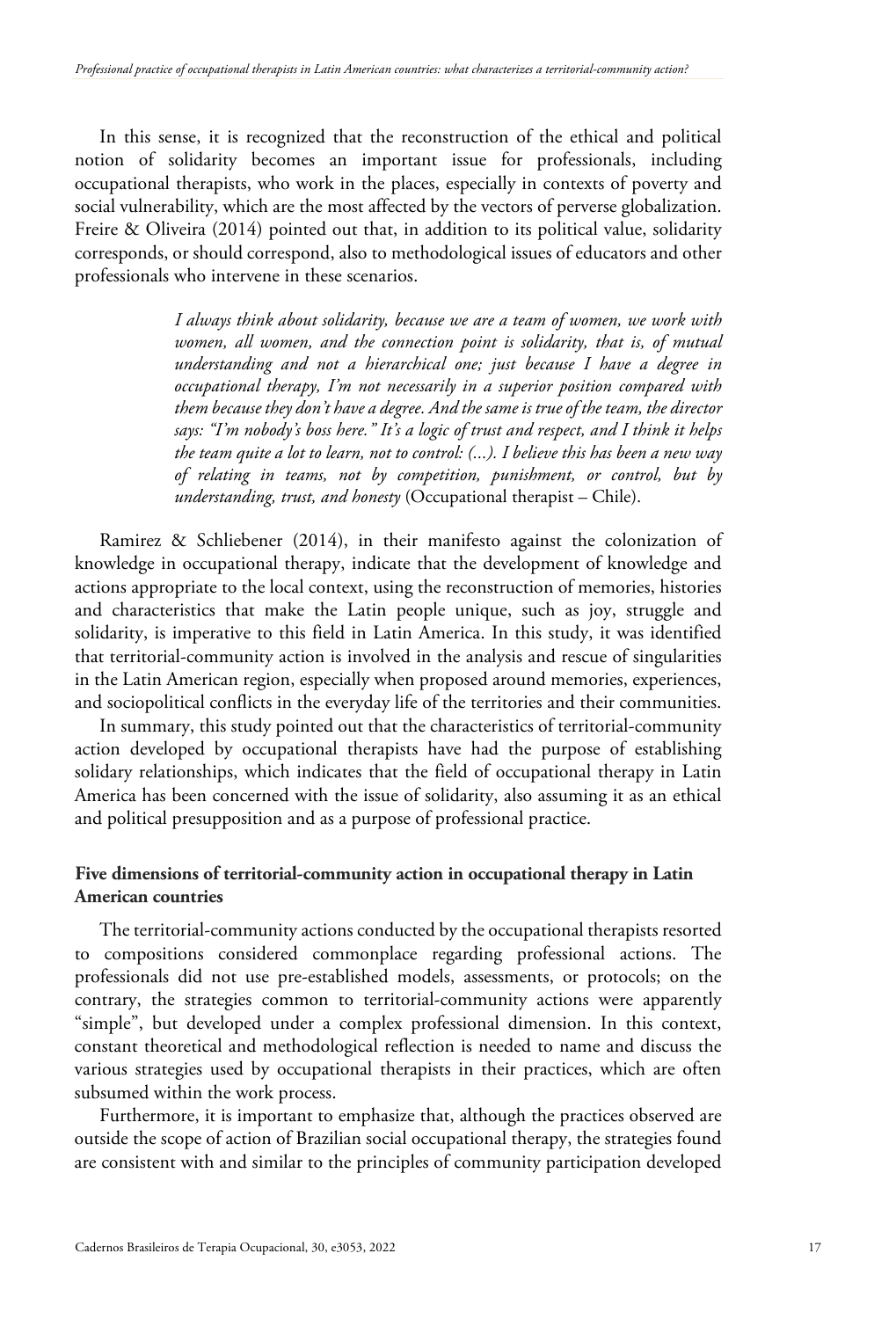by the area, such as the importance and proximity to the everyday lives of individuals, the involvement of the population in solving problems, and collective action (Barros et al., 2007). In addition to these similarities, the studies developed by Brazilian social occupational therapy also point to the inseparability between the terms *territory* and *community* in the scope of professional practice and the solidarity and protagonism of individuals as mottoes for professional action (Barros et al., 2007; Lopes & Malfitano, 2016).

Among the strategies visualized in this study, the following five stood out: *the practice involved in the collective and social relations*, *the weaving of formal and informal networks*, *the building of ties through activities*, *horizontality and availability in relationships*, and *the strategies to deal with social vulnerability at the micro- and macro-social spheres*.

*Practice involved in the collective and social relations*. In all the observed scenarios, the occupational therapists organized and coordinated initiatives involved both in actions in the collectives, usually conducted through group strategies, and in the development of activities that brought together and constituted collective relationships with and between the individuals followed up. The group of older women observed in the Colombian experience serves as an example. This group was formed approximately five years ago by academics from the physiotherapy undergraduate course at the *Orquídea* university, and had as objective the practice of physical activities to promote the active aging of its participants. The actions remained in this format until occupational therapists joined the group. Identifying the fragile ties among the participants, the professionals proposed activities that would facilitate the constitution of a community, for example, the inclusion of dialogues aimed at strengthening their relationships and ties. As a result, the group now has a name, a logo, a t-shirt, and new activities such as city tours, expanding circulation and the possibility of shared experience in that stage of life. It was also observed that the longitudinal and procedural follow-up favored the construction of more solid relationships, with the promotion of group work, sharing of experiences, and search for new possibilities.

*Weaving of formal and informal networks*. Concerning formal networks, there is action linked to public policies and intersectoral dialogues to strengthen access and care for the individuals assisted. According to Castel (1998), they would be the secondary sociability networks. The experiences of occupational therapists at the *Ipê Amarelo* community center in Brazil can be used as an example. These professionals included participation in meetings and activities with other facilities from the same region in their action, such as a meeting to support work in Primary Health Care units and the offer of workshops together with professionals from other services. The strategy aimed to expand institutional actions beyond that place to promote greater effectiveness in interventions when carried out together or, at least, in sharing information about the assistance provided.

<span id="page-17-0"></span>Informal networks are related to the mediation established by occupational therapists in microsocial relationships, that is, in approaching the assisted individuals to establish support and solidarity networks between them, which can be associated with the propositions of a primary sociability network, according to Castel (1998). As an example, the Argentinian occupational therapist reported that the participants at the *Ceibo* social enterprise had great difficulty in organizing leisure activities in their free time and that, in principle, the professionals felt "indebted" to this demand. However,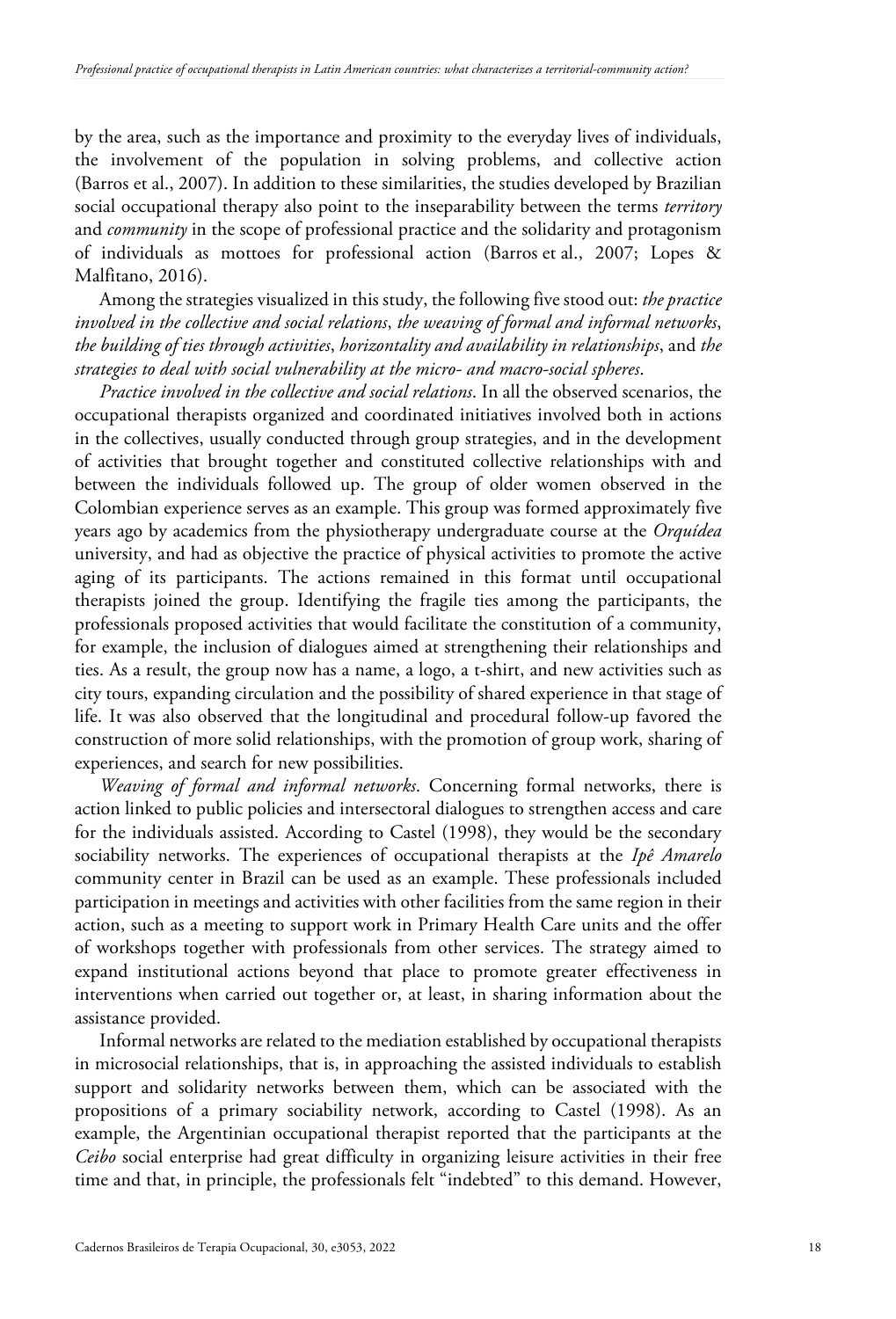during the follow-up, they identified that the construction and combination of relationships and support between the participants for extra-service moments would be more effective than the organization of specific tours, even though they required more strategies and preparation time.

*Building of ties through activities*. The use of activities and doing together as strategies for bringing people closer and creating ties between them was also a commonly observed strategy. The proposition of interactive dynamics and/or the carrying out of manual or bodily activities were present in all scenarios. The activities, as well as other elements present in the dynamics of territorial-community work, can be understood as components of a ritual in groups and in how they are conducted, because they ensured a safe and regular space for the participation of the group members, promoted the formation of ties between them, and facilitated cohesion and cooperation in the actions carried out. According to Sennett (2013), ritualized moments within a group or a community are elements that converge both to celebrate the difference between and value each member of the group, as well as to reduce comparative acts and promote cooperative relationships.

*Horizontality and availability in relationships*. Another strategy that stood out in the experiences followed up during participant observation in the four countries was the establishment of horizontal, empathic, and less hierarchical relationships between professionals and assisted people. In order for interventions in territories and with communities to be adequate to the realities and ways of life of that population, technicians should start from the analysis of how individuals understand their reality and their needs, and not from those pre-established by the institution or specific models. As indicated by Paulo Freire (2007, p. 36), being with others means "not denying them the right to speak their word". Occupational therapy territorial-community action presupposes the recognition of the real needs and knowledge of people/communities and the composition (adding their technical knowledge) of resources to strengthen collectives and places. Thus, it is necessary that professionals be available to build a dialogical, open, horizontal process.

*Strategies to deal with social vulnerability at the micro- and macro-social spheres*. The last strategy identified was the planning of actions and/or reflections regarding social conditions. The professionals followed up demonstrated that the situations of poverty and social vulnerability experienced by the individuals and groups were not associated with their individual characteristics or responsibilities. The histories and organization of territories represent macrosocial situations that reflect the obstacles posed by capitalism and by the implementation of neoliberal policies in these countries. Thus, activities that valued dialogue and the construction of reflections about the socioeconomic conditions of the countries and how political movements impacted on everyday life were common, for instance, in the sale and circulation of products made by the *Ceibo* social enterprise. Valuing dialogue and exchange spaces is a resource that assists with the formation of critical individuals who are aware of their social reality (Freire, 2018). Understanding the power relations that occur on everyday life is of great importance for individuals not only to understand the violence to which they are arbitrarily summitted, but also to plan cooperative and solidary actions to transform their realities (Lane, 1996). This aspect was present both in the discursive scope and in the participant observations of the occupational therapists' practices.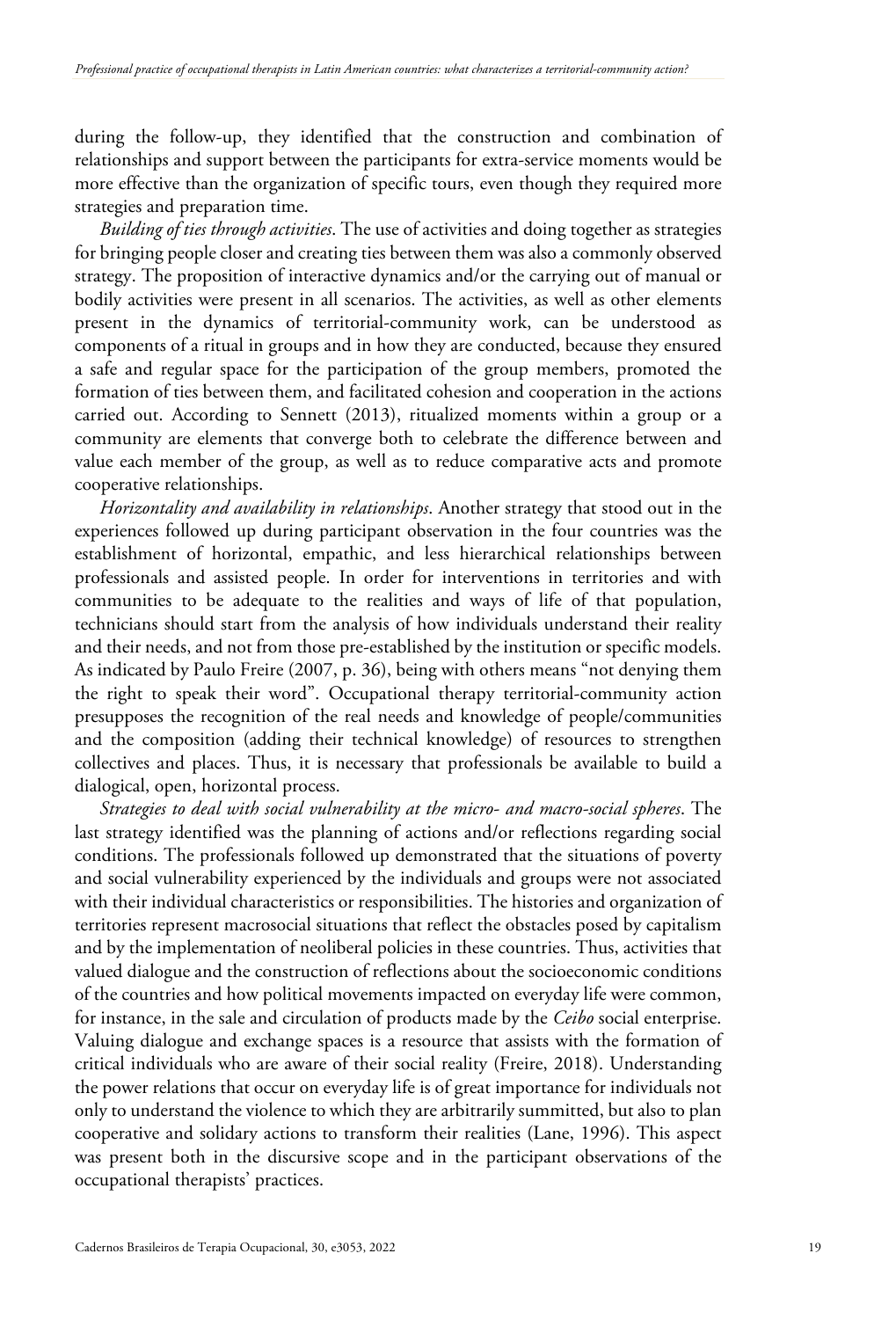# **Conclusion**

The theoretical-practical elaboration of the terms shows that *territory* concerns what can be seen: the materiality expressed in buildings, streets, trees, squares, cars, and people circulating, as well as what cannot be seen: the history that permeates the buildings and the lives constructed there, the relationships established between people, and the everyday life that imposes ways of conducting the times and powers that happen beyond face-to-face negotiations and are involved in people's lives. The occupational therapists of the practices studied develop actions that are interconnected and dialectically connect the micro- and the macro-social axes that synthesize the term *territory*.

For occupational therapy in Latin American countries, *community* carries the notion of democracy, collectivity, and production of networks of belonging and identity. *Community* corresponds to people who inhabit territories and/or participate in organized groups and identify with each other, whether by the place and everyday life they share, by mutual support, or by the understanding of the similar living conditions they experience in the same space. In practice, these are actions that occur in the collective sphere, involve people and their ways of life, and aim to build spaces for participation, dialogue, and autonomy of the collectives.

Although these terms are used separately, it is concluded that professional practice refers to a territorial-community action, that is, to speak of these terms together and dialectically is to point to the proposition of an action that encompasses the individuals' ways of life, the relationships they establish with their living spaces, and the weaving of solidarity in places as a purpose of professional action. Therefore, it is about the composition of elements of the concepts of *territory* and *community* that constitute the possibilities of occupational-therapeutic practice in this sphere.

It is also highlighted the need to overcome the use of *territory* and *community* only as an indication of scenarios and physical spaces of action, as this discussion presents and proves other dimensions that constitute specific characteristics for what is defined as territorial-community actions, which differ greatly from "only" modifying the intervention scenario.

Moreover, it is pointed out that occupational therapy territorial-community action is not restricted to a single area of practice. This study followed up a diversity of experiences and demands: a social enterprise linked to mental health, a community caregiver program of an NGO, a cultural community center linked to mental health, and a rehabilitation service via a university project. The principles raised as characteristic of territorial-community action were present in all of them, each applied to the specific needs of its areas. Furthermore, it is also worth emphasizing that Brazilian social occupational therapy has pioneered studies and productions on territorial-community action in its fields of action.

In short, as professionals who have the opportunity to practice in territories and with communities, Latin American occupational therapists can act as mediators in the construction of collectives and solidarity networks that serve to support and sustain common lives. Hence, territorial-community action is not just about promoting displacements of physical spaces for professional intervention, but rather about problematizing and reflecting on who is in that space and how relationships occur in it, apprehend which ways of life are being produced and create mechanisms to support,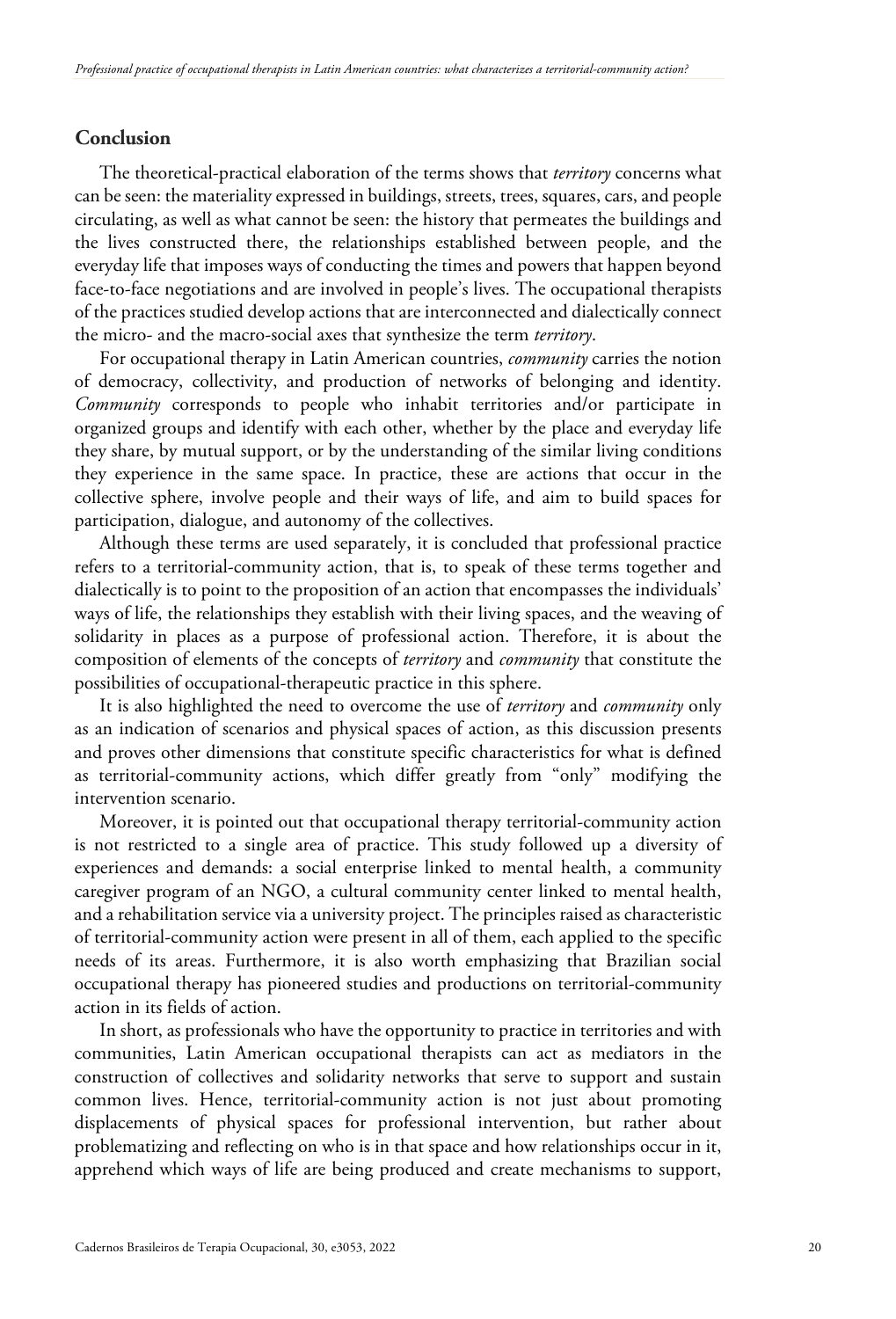enhance, or build solidary relationships that strengthen everyday life, and perhaps break down into elements that enable awareness of the social place occupied and the macrosocial issues that permeate life.

## **References**

Araújo, M. C. (2006) *Prospectos da democracia na América Latina em 2006.* Rio de Janeiro: FGV.

- Barros, D. D., Lopes, R. E., & Galheigo, S. M. (2007). Novos espaços, novos sujeitos: a terapia ocupacional no trabalho territorial e comunitário. In A. Cavalcanti & C. Galvão (Orgs.), *Terapia ocupacional: fundamentação e prática* (pp.354-363). Rio de Janeiro: Guanabara Koogan.
- Becker, H. S. (1997). *Métodos de pesquisa em ciências sociais*. São Paulo: Editora Hucitec.
- Bianchi, P. C., & Malfitano, A. P. S. (2017). Formación en terapia ocupacional en América Latina: ¿avanzamos hacia la cuestión social? *WFOT Bulletin*, *73*(1), 15-23.
- Bianchi, P. C. (2019). *Terapia Ocupacional, Território e Comunidade: desvelando teorias e práticas a partir de um diálogo latino-americano* (Tese de Doutorado). Universidade Federal de São Carlos, São Paulo.
- Bianchi, P. C., & Malfitano, A. P. S. (2020). Território e comunidade na terapia ocupacional brasileira: uma revisão conceitual. *Cadernos Brasileiros de Terapia Ocupacional*, *28*(2), 621-639. https://doi.org/10.4322/2526-8910.ctoAR1772.
- Bianchi, P. C., & Malfitano, A. P. S. (2021). Occupational therapy in Latin America: Conceptual discussions on territory and community. *Scandinavian Journal of Occupational Therapy*, Ahead of print. http://dx.doi.org/10.1080/11038128.2020.1842492.
- Brasil. (2011, 23 de dezembro). Portaria Nº 3.088, de 23 de dezembro de 2011. Institui a Rede de Atenção Psicossocial para pessoas com sofrimento ou transtorno mental e com necessidades decorrentes do uso de crack, álcool e outras drogas, no âmbito do Sistema Único de Saúde (SUS). *Diário Oficial [da] República Federativa do Brasil*, Brasília, seção 1, p. 37-38.
- Caria, T. (2003). A construção etnográfica do conhecimento em ciências sociais: reflexividade e fronteira. In T. Caria (Org.), *Experiência etnográfica em ciências sociais* (pp. 9-20). Porto: Afrontamento.
- Carlos, A. F. A. (2007). *O lugar no/do mundo.* São Paulo: FFLCH.
- Castel, R. (1998). *As metamorfoses da questão social: uma crônica do salário.* Petrópolis: Editora Vozes.
- Chile. (2016). Programa Chile Cuida: derechos, protección social, cuidados, familia, género, trabajo y territorio*. Direción SOCIOCULTURAL*, Chile.
- Freire, P. (2007). *Pacientes impacientes.* Brasília: Ministério da Saúde.
- Freire, P. (2018). *Pedagogia do Oprimido.* Rio de Janeiro: Paz e Terra.
- Freire, P., & Oliveira, W. F. (2014). Solidariedade e esperança como sonhos políticos. In P. Freire, N. Freire & W. F. Oliveira (Orgs.), *Pedagogia da Solidariedade* (pp. 70-110). São Paulo: Paz e Terra.
- Kinoshita, R. T. (2009). Saúde mental e a antipsiquiatria em Santos: vinte anos depois. *Cadernos Brasileiros de Saúde Mental*, *1*(1), 1-8.
- Lane, S. T. M. (1996). Histórico e fundamentos da psicologia comunitária no Brasil. In R. H. F. Campos (Org.), *Psicologia Social Comunitária: da solidariedade à autonomia* (pp. 17-34). Petrópolis: Editora Vozes.
- Lopes, R. E., & Malfitano, A. P. S. (2016). *Terapia Ocupacional Social: desenhos teóricos e contornos práticos*. São Carlos: EdUFSCar.
- Montero, M. (2004). *Introducción a la psicología comunitaria: desarrollo, conceptos y procesos.* Buenos Aires: Editorial Paidós.
- Monzeli, G. A. (2021). *Histórias da terapia ocupacional na América Latina: a criação dos primeiros programas de formação profissional*. João Pessoa: Editora UFPB.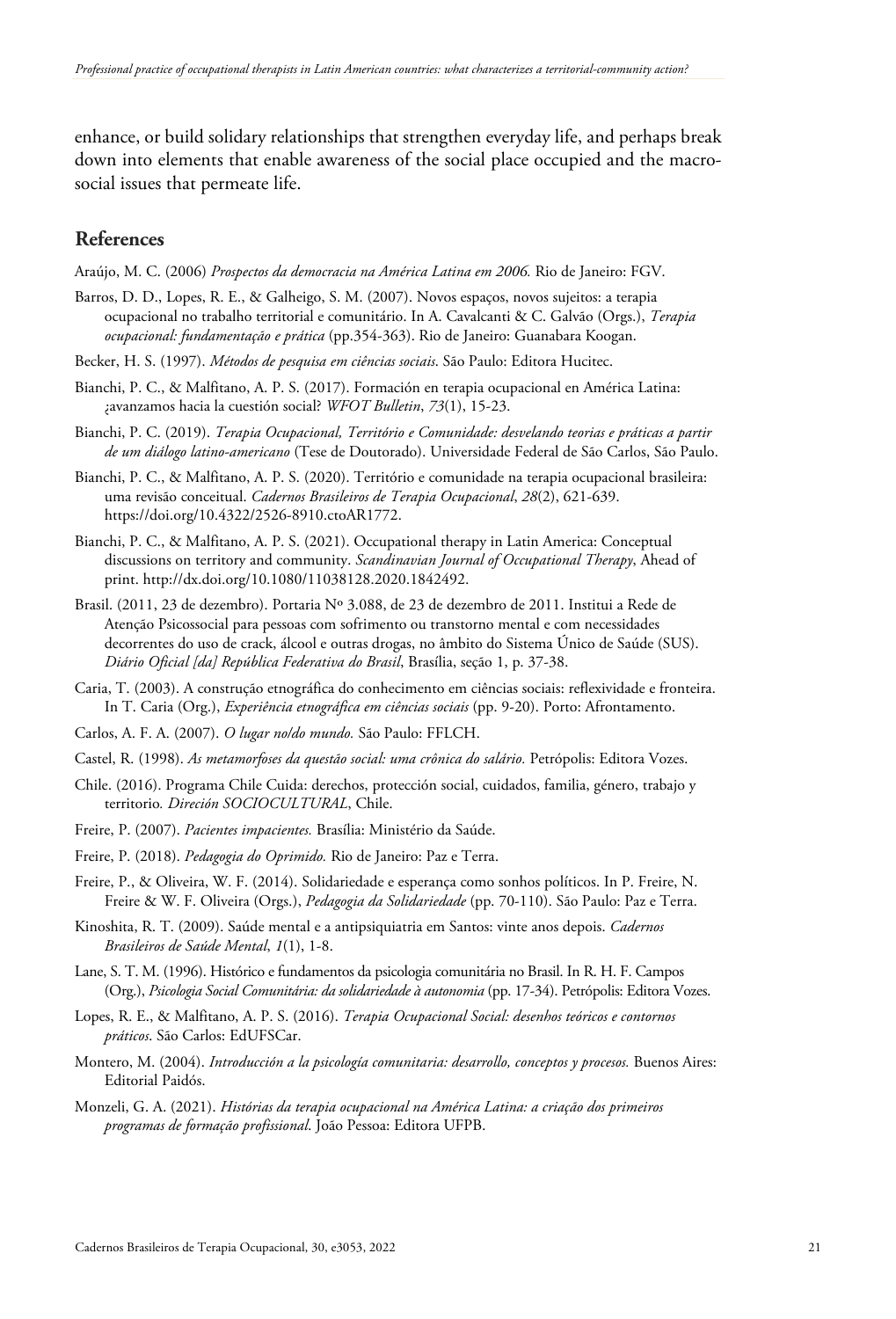- Navarrete, E., Garlito, P. A. C., Córdoba, A. G., Prado, R. S., & Miralles, P. M. (2015). *Terapia ocupacional y exclusión social: hacia una praxis basada en los derechos humanos.* Santiago: Editorial Segismundo Spa.
- Ortiz, D. M., & Satizabal, M. (2019). Terapia ocupacional en comunidad: complejidades, acciones y contextos. *Cadernos Brasileiros de Terapia Ocupacional*, *27*(1), 197-207. http://dx.doi.org/10.4322/2526-8910.ctoRE1715.
- Oyarzún, N., Zolezzi, R., & Palacios, M. (2012). *Hacia la construcción de las prácticas comunitarias de terapeutas ocupacionales: desde una mirada socio-histórica en Chile.* Berlín: Editorial Académica Española.
- Pastor, S. M. O., & Valenzuela, J. Z. (2017). *La voz del mujerío chileno: crónicas sobre la construcción del movimiento femenino de los últimos 40 años* (Tesis pregrado). Universidad de Chile, Santiago.
- Prado Filho, K., & Teti, M. M. (2013). A cartografia como método para as ciências humanas e sociais. *BarBaroi*, *38*(1), 45-59.
- Ramirez, R., & Schliebener, M. (2014). Manifiesto latinoamericano de terapia ocupacional y ocupación. *TOG (A Coruña)*, *11*(19), 1-18.
- Sánchez, V. A. (1991). *Psicología comunitaria: bases conceptuales y operativas: métodos de intervención.* Barcelona: PPU.
- Santos, M. (1986). Circuitos espaciais de produção: um comentário. In M. A. Souza & M. Santos (Orgs.), *A construção do espaço* (pp. 121-134). São Paulo: Nobel.
- Santos, M. (2000). *Por uma outra globalização: do pensamento único à consciência universal.* Rio de Janeiro: Record.
- Santos, M. (2006). *A natureza do espaço: técnica e tempo, razão e emoção.* São Paulo: EDUSP.
- Santos, M., & Silveira, M. L. (2006). *O Brasil: território e sociedade no início do século XXI.* Rio de Janeiro: Editora Record.
- Sennett, R. (2013). *Juntos: os rituais, os prazeres e a política da cooperação.* Rio de Janeiro: Editorada Record.
- Trujillo, A. T. (2002). *Terapia ocupacional: conocimiento y práctica en Colombia.* Bogotá: Universidad Nacional de Colombia.
- Vinzón, V., Allegretti, M., & Magalhães, L. (2020). Um panorama das práticas comunitárias da terapia ocupacional na América Latina. *Cadernos Brasileiros de Terapia Ocupacional*, *28*(2), 600-620. http://dx.doi.org/10.4322/2526-8910.ctoAR1891.
- Weber, P. (2016). Programa de cuidados domiciliarios de caráter comunitarios, ejecutado por MEMCH en la zona norte de la Región Metropolitana. In A. Guajardo, D. Albuquerque & M. Díaz (Eds.), *Diálogos colectivos en torno a la autonomía de personas en situación de dependencia* (pp. 221-231). Santiago: Editorial USACH.
- Yin, R. K. (2001). *Estudo de caso: planejamento e métodos.* Porto Alegre: Bookman.

#### **Author's Contributions:**

This text is part of the doctoral dissertation by Pamela Cristina Bianchi, adviser Prof. Ana Paula Serrata Malfitano, Graduate Studies Program in Occupational Therapy, Federal University of Sao Carlos (UFSCar). Both authors are responsible for the study design, organization, and writing of the manuscript. All authors approved the final version of the text.